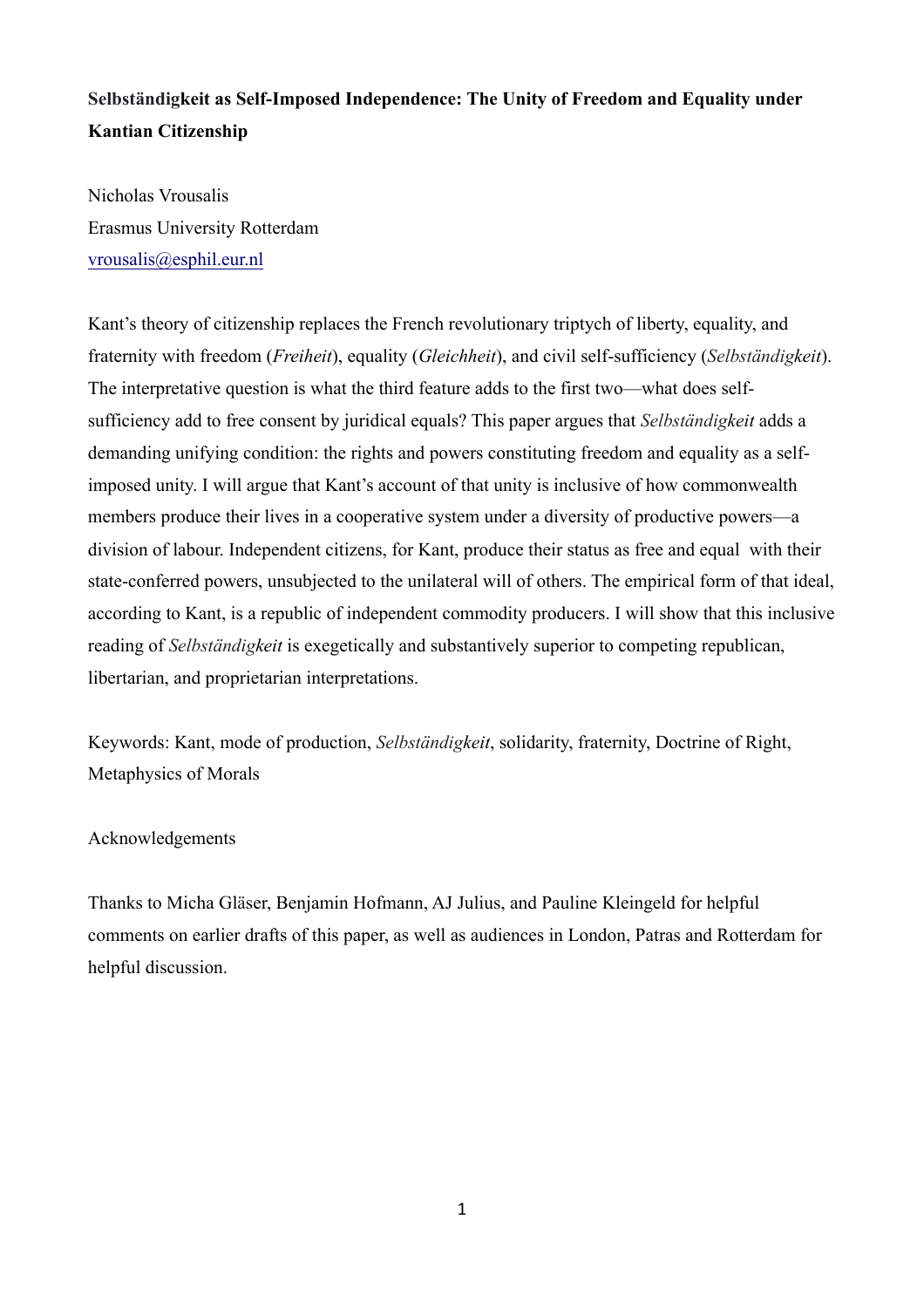Kant's theory of citizenship replaces the French revolutionary triptych of liberty, equality, and fraternity with freedom (*Freiheit*), equality (*Gleichheit*), and civil self-sufficiency (*Selbständigkeit*). The interpretative question is what the third feature adds to the first two—what does selfsufficiency add to free consent by juridical equals? This paper argues that *Selbständigkeit* adds a demanding unifying condition: the rights and powers constituting freedom and equality as a selfimposed unity. I will argue that Kant's account of that unity is inclusive of how commonwealth members produce their lives in a cooperative system under a diversity of productive powers—a division of labour. Independent citizens, for Kant, produce their status as free and equal with their state-conferred powers, unsubjected to the unilateral will of others. The empirical form of that ideal, according to Kant, is a republic of independent commodity producers. I will show that this inclusive reading of *Selbständigkeit* is exegetically and substantively superior to competing republican, libertarian, and proprietarian interpretations.

The paper is structured as follows. After introducing Kant's discussion of citizenship (section 1), I broach a distinction between the possession- and exercise-conditions of political power. The distinction enfranchises the idea of the mode of production, that is, the way in which members of a state exercise their productive powers and thereby help produce their own status as free and equal citizens (section 2). Kant's citizens, I argue, are not just consumers, but also producers of the public institutions of Right. I then explain why this inclusive interpretation of *Selbständigkeit* is exegetically superior to competing republican accounts (section 3), as well as to proprietarian and libertarian accounts of Kantian citizenship (section 4).

### 1. Kant on citizenship

 

Citizenship is a crucial premiss in the argument for the moral legitimacy of the rightful condition, discussed in *TP* (8: 290-297) and *DR* (6: 314-316).<sup>1</sup> Citizenship, as a set of public rights, has justificatory priority over private property, which means that Kant must define the former independently of the latter. To do otherwise would be viciously circular: an attempt to justify property by appeal to a set of public rights defined in terms of property. The crucial property-

<sup>1</sup> References are to the Academy edition of Kant's works in practical philosophy, translated into English by Mary Gregor as *Practical Philosophy*, in *The Cambridge Edition of the Works of Immanuel Kant*. Cambridge: Cambridge University Press, 1996. Abbreviations are as follows: *DR=Doctrine of Right; TP=On the Common Saying: That May be True in Theory But it is of No Use in Practice. Kant's* drafts of these texts have recently been translated by Frederick Rauscher and Kenneth Westphal, *Lectures and Drafts on Political Philosophy*. Cambridge: Cambridge University Press. 2018, abbreviated as *LDPP*.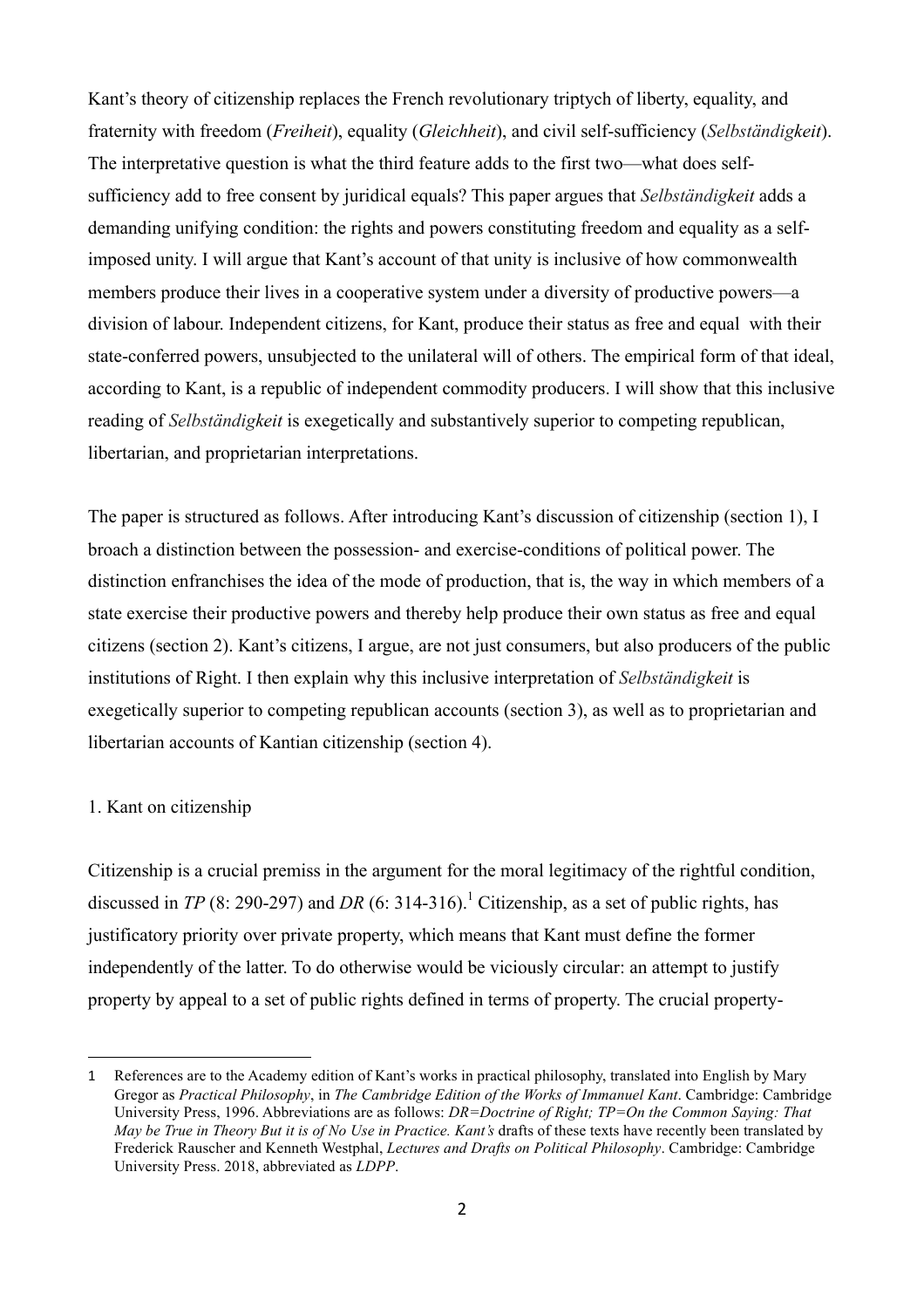independent premiss is provided in *DR* §46, which argues that legislative authority belongs to "the concurring and united will of all," where "each decides the same thing for all and all for each". And since, Kant adds, one "can never do wrong in what he decides upon with regard to himself," it follows that the legislation of such a united will must be consistent with the demands of Right. Kant's colegislating citizen has three normative attributes (rechtliche... *Attribute*): he<sup>2</sup> enjoys freedom (*Freiheit*), "the attribute of obeying no other law than that to which he has given his consent," equality (*Gleichheit*), the attribute of "not recognizing among the people any superior with the moral capacity to bind his as a matter of right in a way that he could not in turn bind the other," and civil self-sufficiency (*Selbständigkeit*),<sup>3</sup> the attribute of "owing his existence and preservation to his own rights and powers as a member of the commonwealth, not to the choice of another among the people." (*DR* 6:314) Freedom, equality, and civil self-sufficiency are the ideal expression of Kantian independence. What needs to be explained is what the third feature adds to the first two.

Now, Kant thinks that "the only qualification for being a citizen" is "being fit to vote". But voterfitness, he adds:

[P]resupposes the self-sufficiency of someone who, as one of the people, wants to be not just a part (*Teil)* of the commonwealth but also a member (*Glied*) of it, that is, a part of the commonwealth acting from his own choice in community with others*.* The quality of being self-sufficient, however, requires a distinction between active and passive citizens, though the concept of a passive citizen seems to contradict the concept of a citizen as such. The following examples can serve to remove this difficulty: an apprentice in the service of a merchant or artisan; a domestic servant (as distinguished from a civil servant); a minor; all women and, in general, anyone whose preservation in existence (his being fed and protected) depends not on his management of his own business but on arrangements made by another (except the state). All these people lack civil personality and their existence is, as it were, only inherence. (*DR* 6: 314; translation amended)

<sup>2</sup> For Kant a citizen is, invariably, a "he". *DR* contrasts with *TP* in that the former does not ascribe to women a naturalized property of being unfit to vote. Rather, in *DR*, Kant seems to be saying that women are dependent just by dint of extant social conditions. See J. Weinrib (2008) for a defence of this interpretation and Kleingeld (1993) for an influential discussion of Kant's sexism.

<sup>3</sup> Mary Gregor renders both *Unabhängigkeit* (as a feature of the innate right to freedom) and *bürgerlichen Selbständigkeit* (as a feature of civil status) as "independence," using the "civil" operator to distinguish the latter from the former. On the interpretation I will present, Kant uses *Unabhängigkeit* to refer to the content of innate right, whereas *Selbständigkeit,* along with freedom and equality, are the complete public expression of that content. In keeping with recent scholarship, I render *Selbständigkeit* as "self-sufficiency".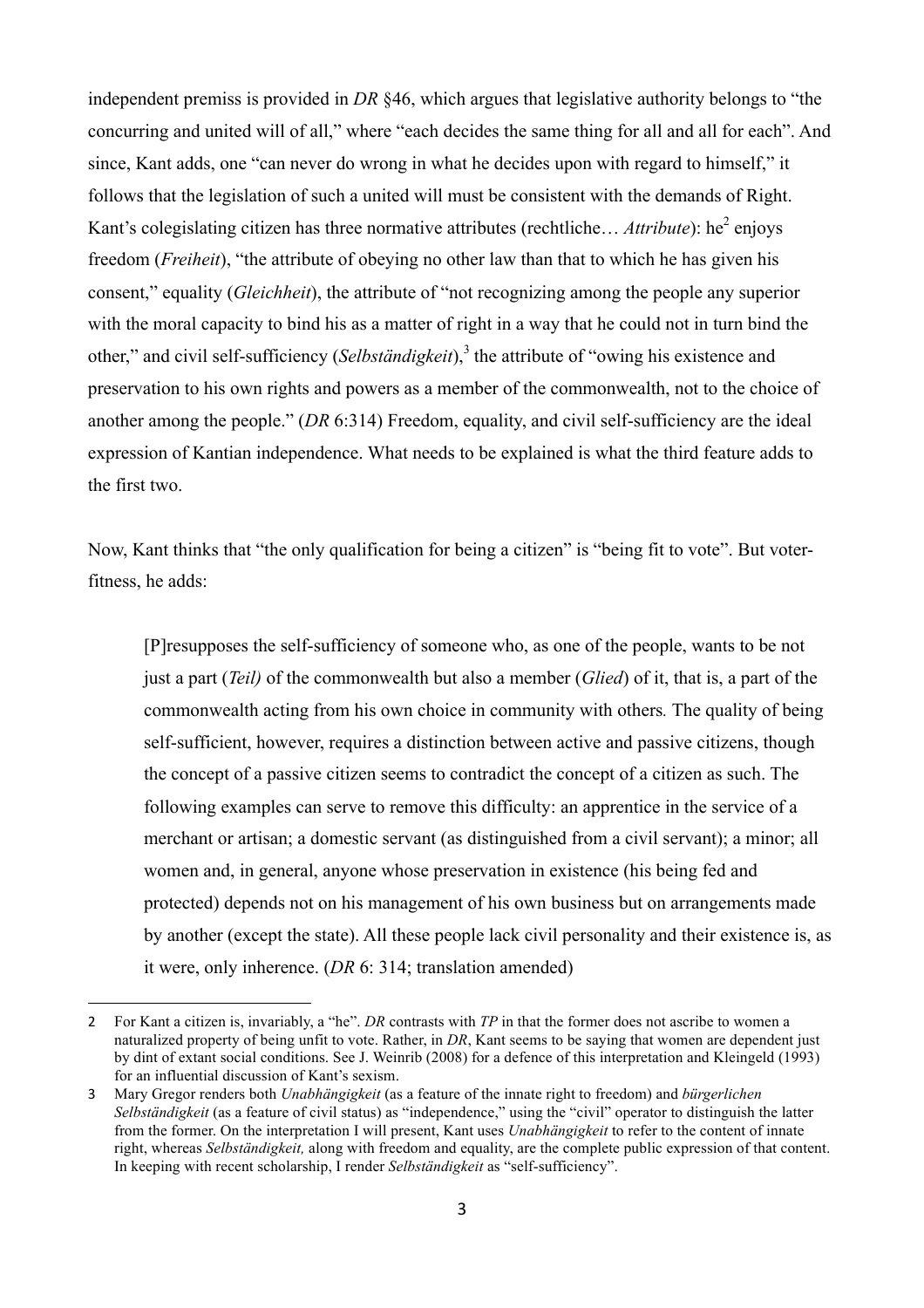Kant's passive citizens<sup>4</sup> enjoy freedom and equality if they possess legal standing as parts ( $\neq$ members) of the commonwealth and if any of their number "can work his way up from this passive condition to an active one." (*DR* 6: 315) Both conditions are satisfied, he implies, in the case of apprentices, domestic servants, minors, and women, albeit *passively*. Minors, for example, enjoy a right "to the care of their parents until they are able to look after themselves," (*DR* 6: 280) a right entailed by their innate right to independence. It follows that enjoyment of innate right is compatible with *de facto* lack of control over its exercise-conditions. On the interpretation I will present, civil self-sufficiency just is control over these exercise-conditions, the unity of freedom and equality as a self-imposed maturity on and by the citizens themselves.

I will show that this interpretation of civil self-sufficiency is key to understanding Kant's disenfranchisement not only of apprentices, domestic servants, women, and minors—all of whom are subject to fiduciary "status" relationships—but also of wage labourers and landless peasants. In the *DR* passage immediately following the definition of civil self-sufficiency (see the quotation above), Kant writes:

The woodcutter I hire to work in my yard; the blacksmith in India, who goes into people's houses to work on iron with his hammer, anvil and bellows, as compared with the European carpenter or blacksmith who can put the products of his work up as goods for sale to the public; the private tutor, as compared with the school teacher; the tenant farmer as compared with the leasehold farmer, and so forth; these are mere underlings of the commonwealth because they have to be under the direction or protection of other individuals, and so do not possess civil self-sufficiency. (*DR* 6:314-315; translation amended)

The Indian travelling blacksmith<sup>5</sup> contrasts with those subject to status relations, in that she is merely contractually bound to "let and hire" her productive powers to her employer(s) (*DR* 6: 285).<sup>6</sup> But the blacksmith's position is similar to those subject to status relationships in that she, too, lacks

<sup>4</sup> There is some evidence that Kant borrows the distinction between active and passive citizens from the French constitution of 1791 and the writings of Sieyès (Maliks 2014, Davies 2020). In section 3, I will argue that Kant's interpretation of the distinction differs from Sieyès' in important respects.

<sup>5</sup> Moran (2021, 4) discusses the origins of Kant's example.

<sup>6</sup> The labour contract normally counts as a status relation, what Kant calls *locatio (conductio) personae*, the granting of my powers to a principal as her agent in return for payment. The Indian blacksmith case seems to involve not a labour contract, but rather "granting another the use of my powers for a specified price," which Kant classifies as *locatio operae* (*DR* 6:285). The argument that follows applies to both sets of cases.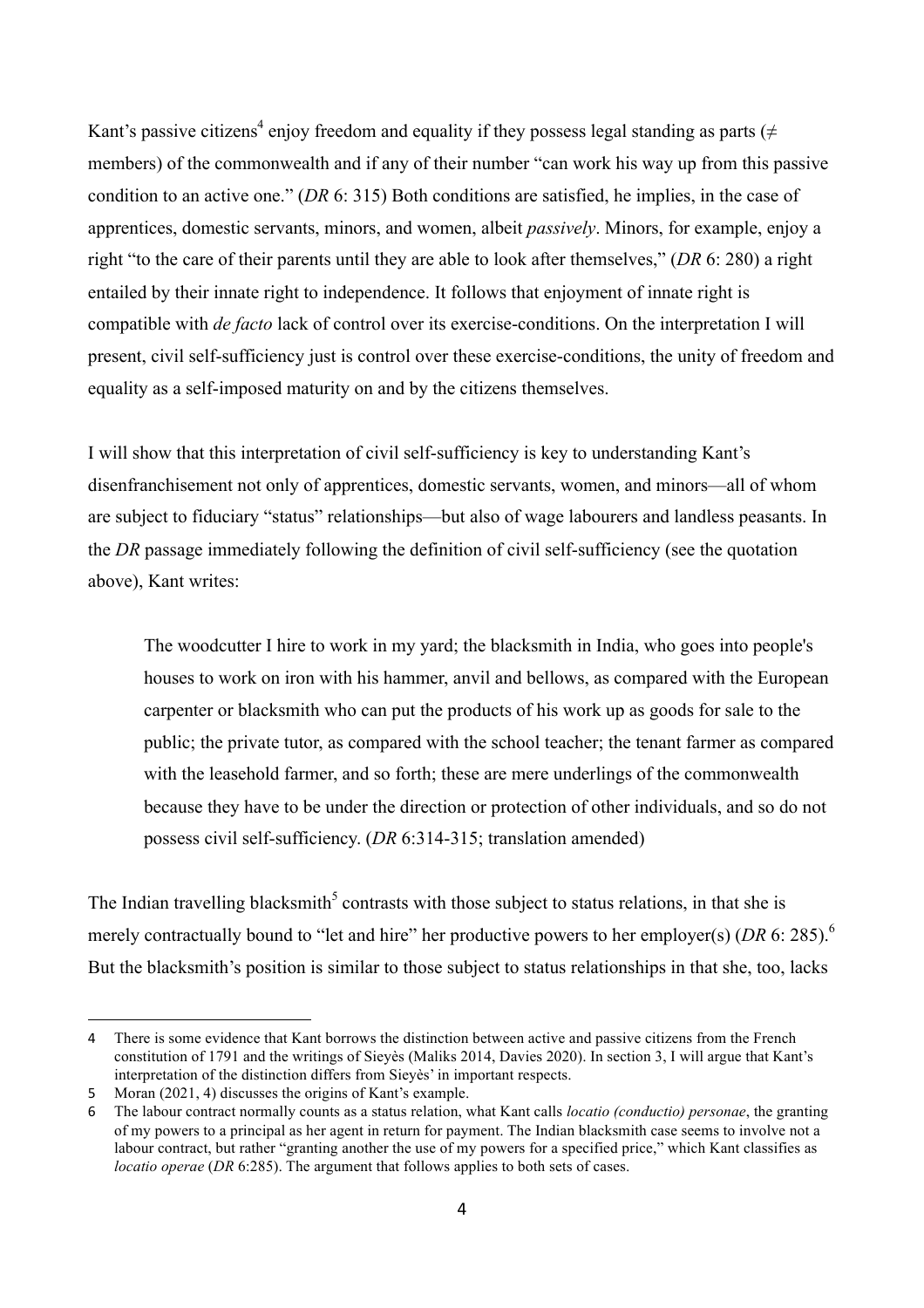civil self-sufficiency. According to Kant, the Indian blacksmith enjoys freedom and equality insofar as she *could* come to own enough iron and thereby come to bind her employer to as much as the employer actually binds her. This is the significance of Kant's equal opportunity proviso, that "anyone can work his way up from this passive condition to an active one." (*DR* 6: 315) But the blacksmith presently lacks iron ownership, which means she lacks independent use of her productive powers: in order to exercise these powers she must get permission from the iron owner(s) to use the iron, which means she must put her powers at their disposal. She therefore lacks civil self-sufficiency. Like the minor, the Indian blacksmith enjoys innate right, but only passively, subject "to the choice of another among the people" (*DR* 6:314).<sup>7</sup>

The rest of this paper argues for three claims. First, *Selbständigkeit* is the idea that freedom and equality must be self-imposed by free and equal citizens. According to Kant, only those who enjoy such inclusive independence are fit to vote. Second, the relationship between citizenship and property, for Kant, does not have the educational, psychological, or anti-corruption significance it has for Sieyès, for the French constitution of 1791, or for contemporary republican interpretations of Kantian citizenship. Rather, property is necessary for individual independence only insofar as it provides control over the *exercise conditions* of citizens' rights and powers. By enjoying means to the exercise of their powers, including their productive powers, Kant's citizens independently facilitate the conditions of their mutual independence. Third, Kant takes independent commodity production as the empirical form of the self-imposed unity of freedom and equality in the modern state.<sup>8</sup> That is, Kant's citizen uses her productive powers to produce external means for others, without having to make these powers into their means. In depending only on the *content* of exchange relationships—what she produces with her own powers—each member of the commonwealth depends only on her own "ability, industry, and good fortune" (*TP* 8:296). Sections 2, 3, and 4 defend each of these three claims, respectively.

# 2. Citizenship and *Selbständigkeit*

<sup>7</sup> Kant's active/passive distinction immediately recalls language users and smokers. An active language user, for example, is dependent for the exercise of her linguistic powers on the language or linguistic community as a whole. But, unlike the passive user, she is not dependent on any particular language user for the exercise of that power the production of linguistic meaning. If the social generation of linguistic meaning was the only feature of human interaction, then Kantian independence would only be about subjection in the give and take of linguistic representations. But humans are spatiotemporally located embodied beings, who can make things other than words into their means. They can make their own bodies, the bodies of others, as well as nonhuman animals and objects into their means. All of these facts are, for Kant, assimilable into a non-empirical argument for the rightful condition.

<sup>8</sup> On the distinction between ideal and empirical forms of independence, see Patellis (2013).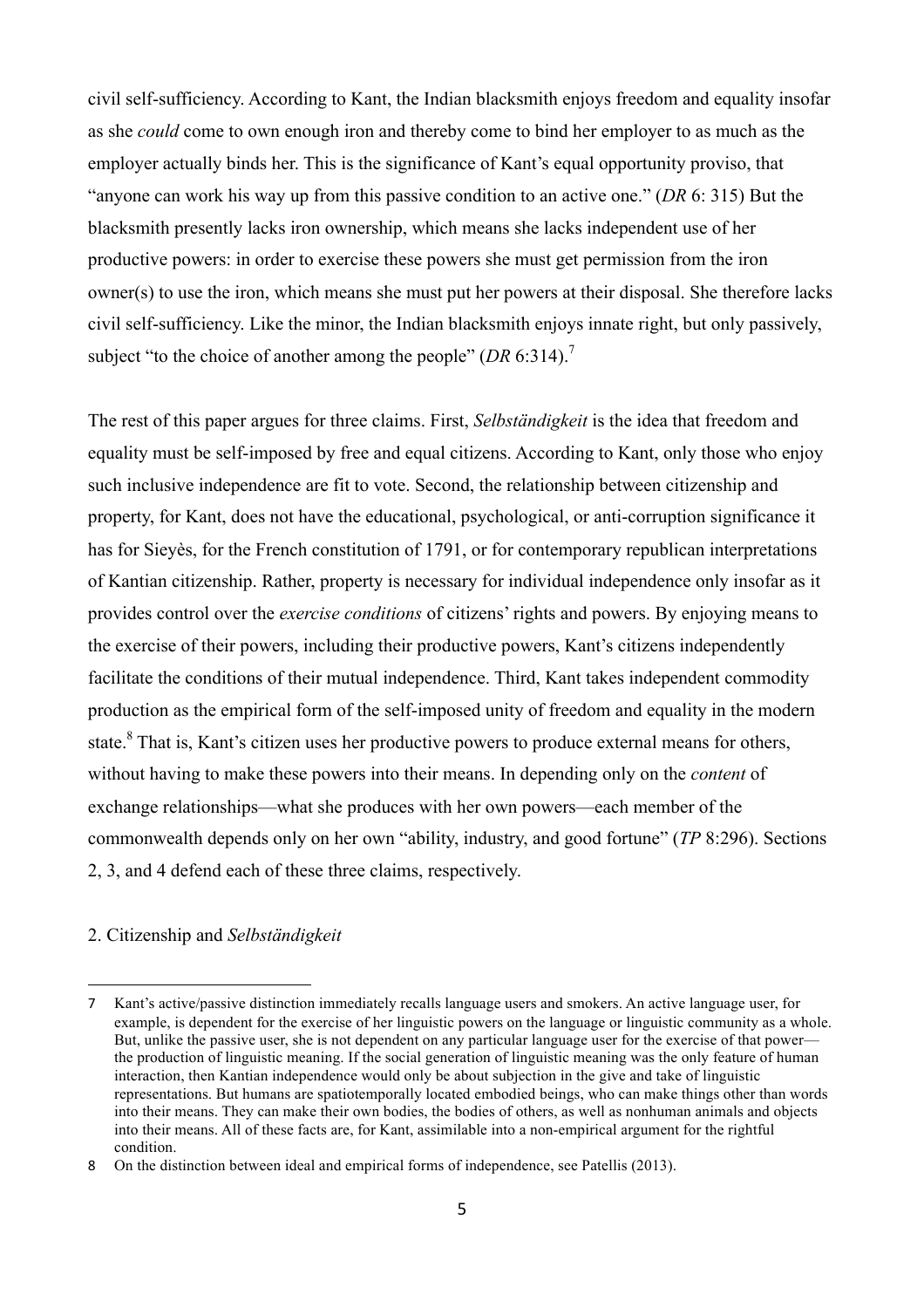In *DR*, Kant makes citizenship track individual independence, not property.<sup>9</sup> This section explains how specifically economic dependence precludes eligibility for the office of citizenship, in the strong sense that such dependence suffices to disenfranchise dependents in *both* fiduciary status relationships—e.g. the minor and the domestic servant—*and* non-fiduciary contractual relationships—e.g the Indian blacksmith. The structure of this interpretation is as follows:

| (1) Active citizenship—fitness to vote—presupposes individual                                                                                                                                                                                                                                                                                                                                                                                                | "Being fit to vote presupposes the independence of<br>someone who [] act[s] from his own choice in<br>community with others." $(DR 6: 314)$                                           |
|--------------------------------------------------------------------------------------------------------------------------------------------------------------------------------------------------------------------------------------------------------------------------------------------------------------------------------------------------------------------------------------------------------------------------------------------------------------|---------------------------------------------------------------------------------------------------------------------------------------------------------------------------------------|
| independence.                                                                                                                                                                                                                                                                                                                                                                                                                                                |                                                                                                                                                                                       |
| (2) Individual independence presupposes freedom, equality, and                                                                                                                                                                                                                                                                                                                                                                                               |                                                                                                                                                                                       |
| civil self-sufficiency.                                                                                                                                                                                                                                                                                                                                                                                                                                      |                                                                                                                                                                                       |
| (3) Active citizenship presupposes freedom, equality, and civil "[T] he attributes of a citizen are: lawful freedom, []                                                                                                                                                                                                                                                                                                                                      |                                                                                                                                                                                       |
| self-sufficiency. (from $1, 2$ )                                                                                                                                                                                                                                                                                                                                                                                                                             | civil equality, $[\dots]$ and civil self-sufficiency" ( <i>DR</i><br>6:314                                                                                                            |
| (4) The Indian blacksmith lacks civil self-sufficiency.                                                                                                                                                                                                                                                                                                                                                                                                      | "[T]he blacksmith in India [] ha[s] to be under the<br>direction or protection of other individuals, and so<br>$\text{do}[\text{es}]$ not possess civil self-sufficiency." (DR 6:315) |
| $\mathcal{L} = \mathcal{L} = \mathcal{L} = \mathcal{L} = \mathcal{L} = \mathcal{L} = \mathcal{L} = \mathcal{L} = \mathcal{L} = \mathcal{L} = \mathcal{L} = \mathcal{L} = \mathcal{L} = \mathcal{L} = \mathcal{L} = \mathcal{L} = \mathcal{L} = \mathcal{L} = \mathcal{L} = \mathcal{L} = \mathcal{L} = \mathcal{L} = \mathcal{L} = \mathcal{L} = \mathcal{L} = \mathcal{L} = \mathcal{L} = \mathcal{L} = \mathcal{L} = \mathcal{L} = \mathcal{L} = \mathcal$ |                                                                                                                                                                                       |

(5) The Indian blacksmith lacks active citizenship. (from 3, 4)

 

The interpretative challenge consists in offering an account of civil self-sufficiency broad enough to explain why even wage labour, according to Kant, precludes civil self-sufficiency (claim (4)) and therefore citizenship (claim (5)). The only interpretation that makes these inferences exegetically palatable, I will argue, is the *inclusive interpretation of civil self-sufficiency*. According to the inclusive interpretation, you enjoy civil self-sufficiency if and only if the enjoyment of your rights and powers depends exclusively on the unsubjected exercise of these rights and powers, including your productive powers,<sup>10</sup> as a member of the commonwealth. The inclusive interpretation represents legitimate public power as regulating the compossible choice sets of individual choosers who produce their own lives, including their status as members of the commonwealth, by freely exercising their commonwealth-conferred rights and (productive) powers. I now elaborate and justify these claims.

Suppose the European and the Indian blacksmith share a qualitatively identical productive power of working iron into hammers. Both produce, say, an equal output per hour out of equal inputs; both

<sup>9</sup> This contrasts with the property-centred treatment of citizenship in *TP* 8:295. See footnote 21 and section 4 below*.*

<sup>10</sup> A productive power is a nonnormative ability to bring about an effect by making a physical object into a means to that effect. I possess a productive power when I can cook an omelette in my kitchen; I also possess that power when I can cook an omelette at the cookshop under a division of labour with other omelette producers. A productive power contrasts with a productive *choice*, which is intentional exercise of a productive power.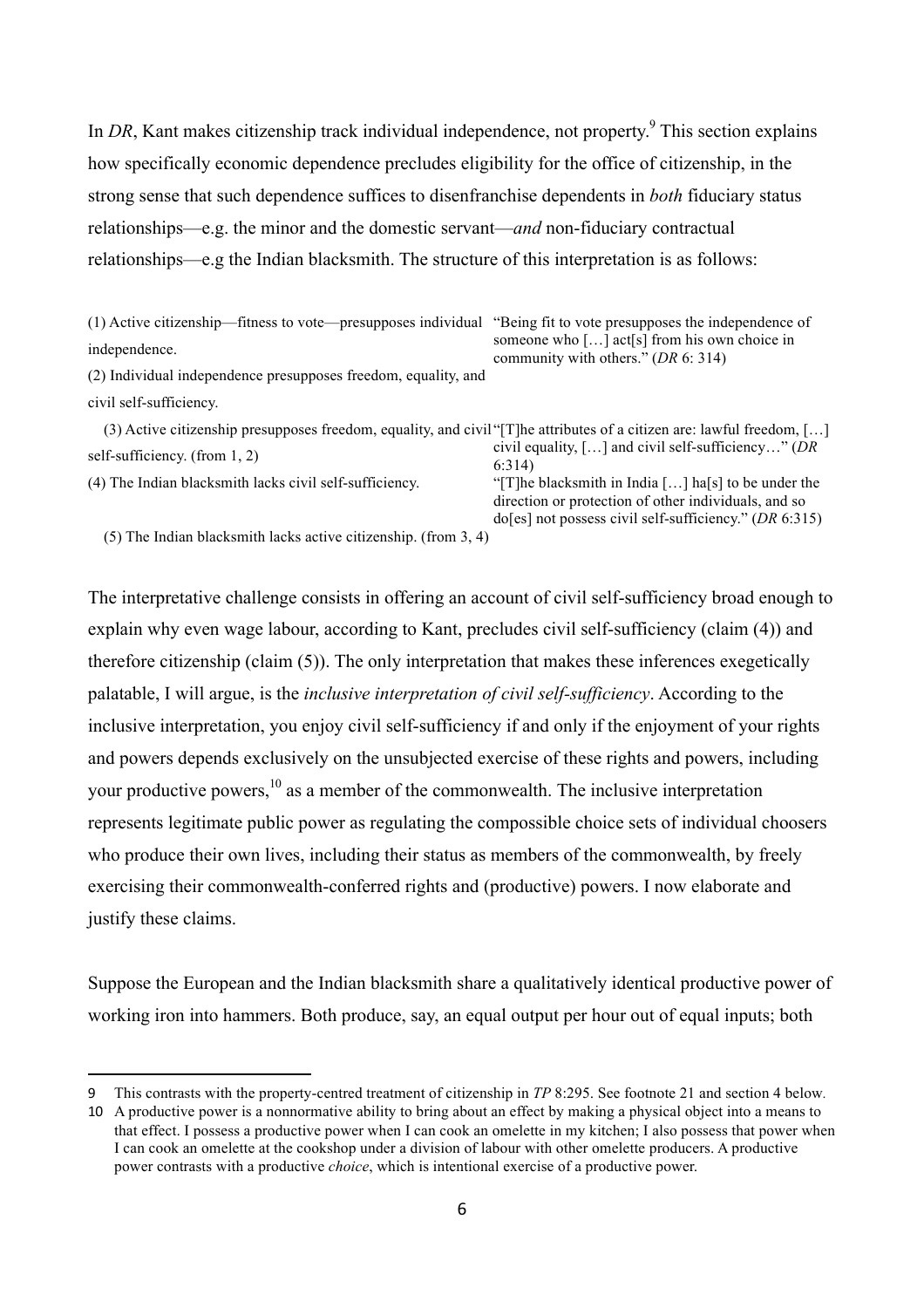serve the commonwealth by making it some hammers richer. Suppose, further, that both enjoy the same set of commonwealth-conferred legal rights to exercise these productive powers, in addition to the right to own iron. Kant implies that the Indian blacksmith owns no iron, such that, if she is to exercise her productive powers by working iron, she must ask permission from the iron owner(s).<sup>11</sup> The Indian blacksmith's ironlessness thereby gives the iron owner(s) discretion over the exercise of the blacksmith's productive powers—her ability to work iron into hammers. According to Kant, it follows that she lacks *Selbständigkeit*, since her labour process, and *therefore the conditions of exercise of her commonwealth-conferred legal rights and powers*, is *de facto* unilaterally controlled by others.12 The Indian blacksmith's economic dependence therefore precludes her independence *tout court*, rendering her a mere mechanical part (*Teil*) of the commonwealth. Consider an analogy with musical production.

Suppose you control the musical instrument I need in order to perform as a member of the orchestra, such that that you can, by legal right, deprive me of it at will and at any time. It follows that I cannot exercise my music-making powers as an orchestra member by playing that instrument, except through your unilateral permission. That way my music-making, if realized at all, serves two masters: you and the orchestra. Kant's objection to this predicament is not that my dependence on you might make me fearful, obsequious or servile in my music-making, inclined to pursue your ends as opposed to mine, and so on. These empirically contingent effects on my psychology are not at the centre of Kant's democratic theory (which is why they are never mentioned).<sup>13</sup> Rather, the ground of my exclusion from orchestra membership just is the dependence of the realization of my music-making ends on your unilateral will: even if I were to play, I would be less of an organic member and more of a mechanical part of the orchestra, one more lever for you to push. That dependence, Kant thinks, makes me ineligible for occupying the office of music-maker.

Contrast the case where I or the orchestra itself control(s) my instrument. The orchestra has elaborate public rules meant to serve the goal of music-making: who can occupy the office of violinist, pianist, and cellist, who can use the instruments under what conditions, and so on. Then, in setting the instrument as a means to the realization of my orchestra-conferred music-making

<sup>11</sup> Rafeeq Hasan elaborates: "What the Indian blacksmith lacks is not the ability to use what is his: his tools and labor power. Rather, what he lacks is iron, that is, the raw materials, which he can transform through his productive activity into something of exchange value." (Hasan 2017, 921)

<sup>12</sup> Ripstein (2017, 211) argues that Kant's account of citizenship presupposes a distinction between the possessionand exercise-conditions of political rights, but does not discuss human productive powers.

<sup>13</sup> I discuss these broadly republican ideas in section 3 below.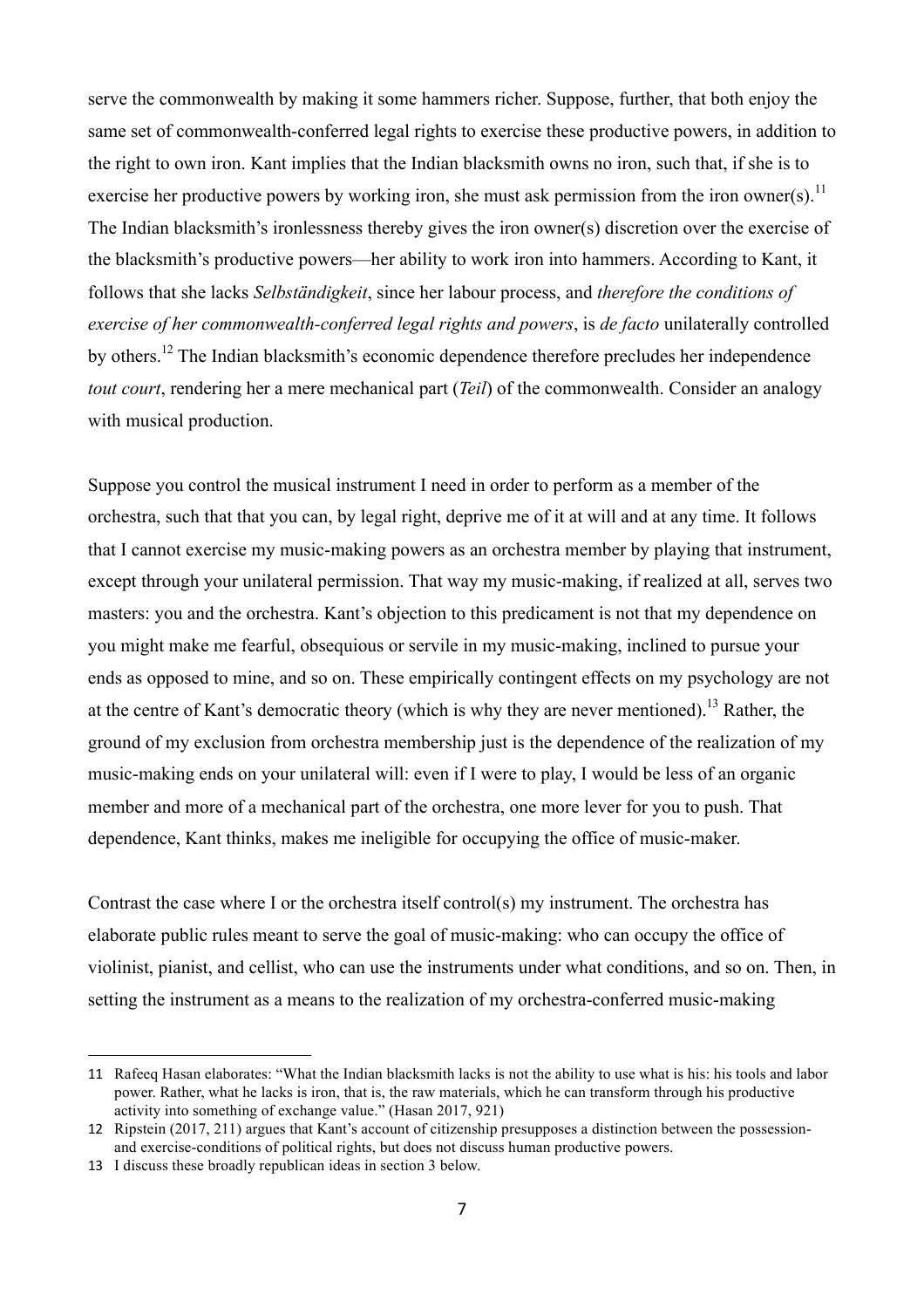powers, the *exercise* of these powers is subject to nothing but the end of music-making. I therefore no longer serve two masters.<sup>14</sup> As an orchestra member. I am dependent on you, just as you are on me, for nothing but the mutual exercise of our orchestra-conferred musical powers, that is, for carrying out our respective parts in the division of musical labour. The orchestra's powers are now only the musicians' several powers, independently exercised.

The inclusive interpretation of *Selbständigkeit* supports this analogy between orchestra and modern state.<sup>15</sup> Take the European blacksmith, who produces means that others need in order to set and pursue their ends as members of that state. By selling the hammers she makes in return for wigs, cloth, or money, she exercises her productive power without having to "alienate" it to others (*TP* 8:295). That way, she produces means that facilitate the unsubjected purposiveness of the wigmaker or the tailor, without making her own *purposiveness*—as opposed to its products—into their means. The European blacksmith thereby serves "no one other than the commonwealth," (*TP* 8:295) the condition of her own independence. The Indian blacksmith, by contrast, serves two masters: the commonwealth and her employer(s). For to alienate your productive powers is to serve a (series of) private master(s), rather than the conditions of your own freedom. So, even if the Indian blacksmith were deemed fit to vote by dint of her independent-mindedness, she would still be bound to making her productive powers into the means of others.<sup>16</sup> By the inclusive interpretation, she would thereby lack civil self-sufficiency and therefore fitness to vote. Crucially, the nature of the Indian blacksmith's servitude is independent of her psychological dispositions or the contingent content of her material ends, as opposed to the form assumed by the exercise of her own powers as subject to the choices of others.<sup>17</sup> Her freedom and equality, if enjoyed at all, are not of her own making.

<sup>14</sup> The orchestra analogy carries no presumption that my dependence on your unilateral will threatens the *orchestra's* music-making powers. It is perfectly conceivable that, barring barriers to entry, there are enough musicians and instruments to allow the orchestra to exercise its powers regardless of what I do.

<sup>15</sup> The Kantian republic is unlike an orchestra, in that it has no material ends. Its sole end is the formal compossibility of the choices of all under universal laws of right, an end which justifies reciprocal coercion for its realization. For the metaphysically nonmysterious implications of the orchestra analogy for liberal political morality, see Dworkin (2000, 225-30).

<sup>16</sup> That persons must *produce* their own independence, that is, set themselves means which might include material objects used by others, is no more a contingent fact than that human bodies can collide. More generally, persons are generically not just end-setters, but also means-setters: by creating laws, public offices and by engaging in Smithian "truck, barter, and exchange," they authorize other persons to act in their name in pursuit of their own freedom. These claims, along with the idea that to have your powers under my unilateral discretion is to set *you* as a means, are all the inclusive interpretation needs. In *DR* §46, Kant makes this set of *a priori* propositions into elements of a theory of citizenship.

<sup>17</sup> Kate Moran argues that an employment contract may constrain the blacksmith's normative ability to participate in politics. And since Kantian citizens, she argues, have a "civic duty" of political participation, the Indian blacksmith cannot adequately discharge her duty as a citizen (Moral 2021, 18ff). Both claims seem plausible, but there is scant evidence that the *DR* affirms them. The inclusive interpretation presupposes neither of these claims.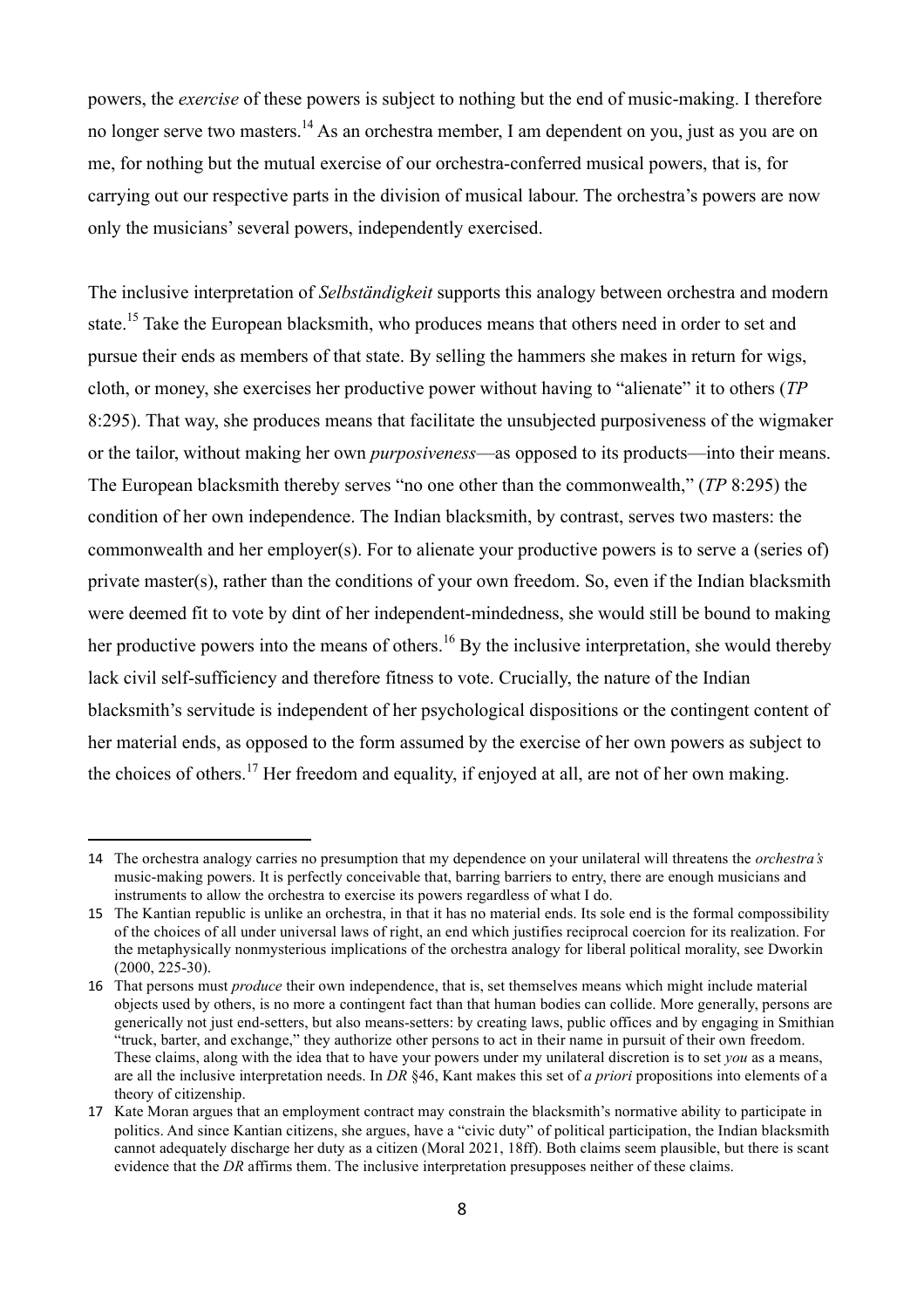The orchestra analogy explains why Kant's democratic theory is at least mildly progressive for his time (Maliks 2014, Weinrib 2008). Suppose that orchestra membership can be expanded in either of two ways: the orchestra itself provides more instruments to more musicians or more musicians bring their own instruments. Both arrangements allow for the free, unsubjected exercise of this extended membership's music-making powers.<sup>18</sup> In a similar vein, Kant proposes to extend individual independence—and therefore the franchise—by extending public poverty relief to "those who are unable to maintain themselves"  $(DR 6:326)$ ;<sup>19</sup> by enforcing the opportunity of anyone to "work his way up from his active condition into an active one"  $(DR 6:315)$ ;<sup>20</sup> and by giving *every* active citizen an equal vote. This egalitarianism of voting shares is most explicit in Kant's discussion of the estates. Having raised the question "how it came about that many human beings who could otherwise have acquired a lasting status of possession were *thereby reduced merely to serving [the landowner] in order to be able to live*" (*TP* 8: 296, my emphasis), Kant explains that enfranchisement should depend only on the "status of possession, not… the size of… possessions." Possession, once again, matters because and insofar as it evinces independent use of one's powers, including her ability to feed and protect herself by right. $^{21}$ 

To sum up the argument so far: according to the inclusive interpretation of *Selbständigkeit*, an active citizen is someone whose exercise of her commonwealth-conferred political powers is not subject to another (set of) agent(s), just like the independent musician is someone whose exercise of her orchestra-conferred musical powers is not subject to another (set of) agent(s). Kant's schoolteacher and European blacksmith, for example, enjoy both (a) a set of commonwealthconferred political powers and (b) regulative control over their conditions of exercise.<sup>22</sup> Kant's

<sup>18</sup> A further important parallel between state membership and orchestra membership is that one cannot contract her way into either. Just as I cannot, by right, purchase eligibility for the office of violinist, likewise I cannot, by right, purchase eligibility for the office of citizenship. "A citizen's right to vote is not a private power to be used for private purposes." (Ripstein 2009, 138)

<sup>19</sup> In *DR* 6:314, Kant suggests that your dependence on the state for "being fed and protected"—as opposed to dependence on a unilateral will—does not make you a passive citizen.

<sup>20</sup> Kant does not consider structural constraints. The individual blacksmith, for example, can become self-employed, but *all* blacksmiths cannot simultaneously become self-employed under the capitalist mode of production. Cohen (1983) discusses conceptual issues arising from this distinction between freedom *in sensu diviso* and *in sensu composito*.

<sup>21</sup> Even in *TP*, which emphasizes property more strongly than *DR*, Kant adduces possession and property in order to contrast it with servitude and unilateral dependence on others. Inherited wealth, winning the lottery, and so on, only confer independence insofar as they facilitate independent exercise of one's powers, including her productive powers.

<sup>22</sup> Insofar as the orchestra musician gets her instrument from the orchestra, she is not dependent on a private will for the exercise of her musical powers. The European blacksmith, by contrast, must find a market for her products. In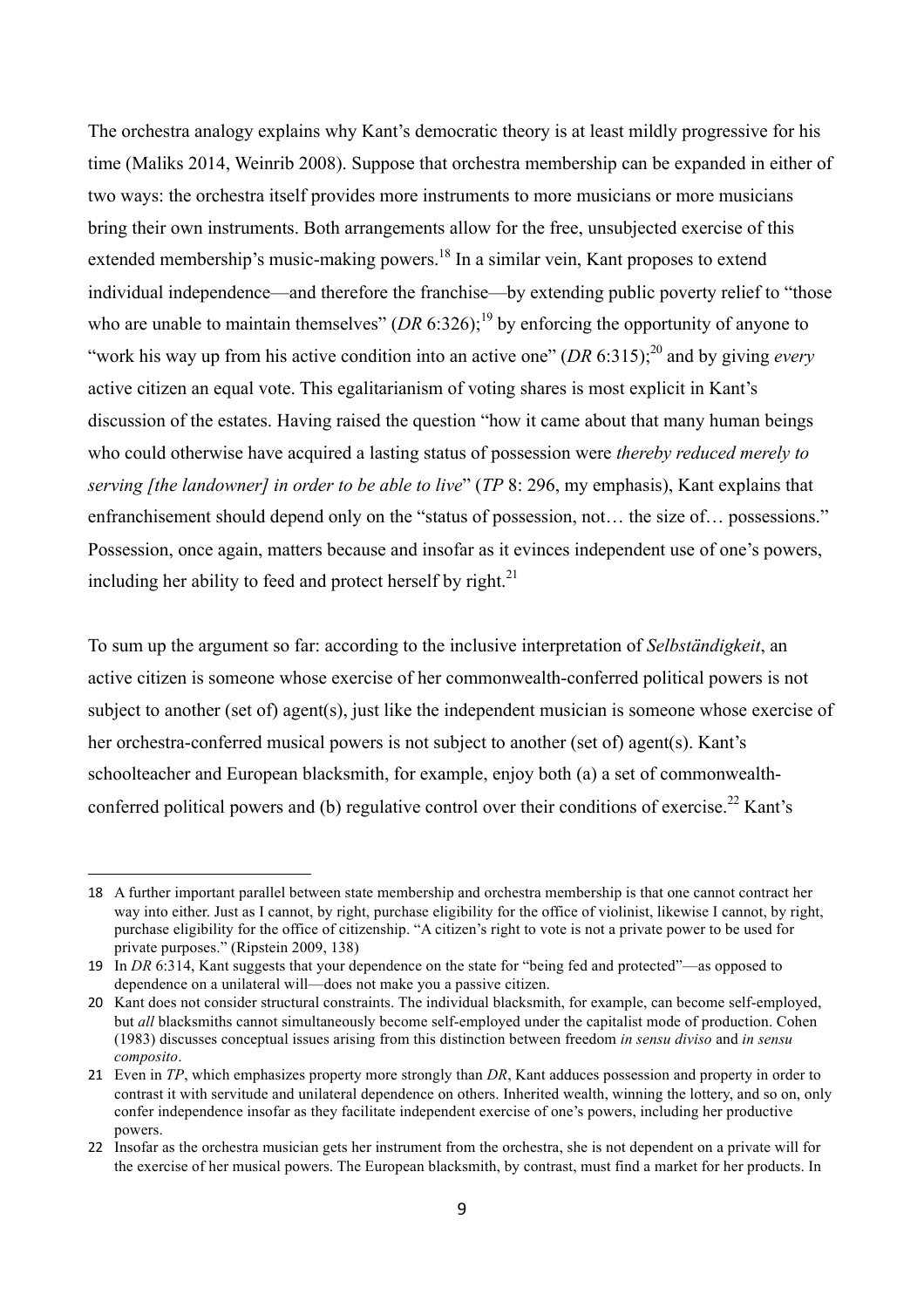private tutor and Indian blacksmith, by contrast, enjoy (a) but not (b): both must get permission to use their powers, which trivially entails that they lack control over their exercise-conditions. By the inclusive interpretation, the private tutor and the Indian blacksmith lack civil self-sufficiency (claim (4)). This, Kant thinks, suffices to disenfranchise them (by claims (3) and (4)): only the inclusively independent are fit to vote.

Contemporary liberalism solves this problem by severing the link between franchise and inclusive independence, thereby enfranchising wage labour. But this move, which proceeds by denying the presupposition in claim (1), misunderstands the spirit of Kant's argument. Kant wants to make inclusive independence, including control over the exercise-conditions of one's rights, central to political life in the modern state. The rightful condition, in other words, must be self-imposed in a sense stronger than merely being freely consented to by juridical equals: this is what *Selbständigkeit*  adds to the *Freiheit-Gleichheit* diptych. And now it follows, by (2), that the Indian blacksmith lacks independence, *regardless of whether she enjoys a right to vote*. Kant's strictures evince a residual tension between economic and political freedom, which is, no doubt, why its philosophical representations have changed little in the two centuries intervening between Kant's time and ours.<sup>23</sup>

I now argue that the inclusive interpretation of *Selbständigkeit* is exegetically superior to other competing interpretations of civil self-sufficiency and therefore provides a better understanding of Kantian citizenship. If I am right, then Kant's omnilateral will does not represent a republic of property owners united by state-enforced relations of property, contract, and status.<sup>24</sup> Rather, an omnilateral will represents a republic of free citizens, enjoying a self-imposed unity between the rights and powers they possess, on the one hand, and their conditions of exercise, on the other.

#### 3. Against the republican interpretation

 

I have, so far, argued that Kant's ideal citizens enjoy inclusive independence, which precludes alien control over the exercise-conditions of their rights and powers, including their productive powers. This section rebuts a broadly republican interpretation of *Selbständigkeit*.

*TP* and *DR*, Kant implies that market dependence, as such, does *not* preclude independence (contrast the *LDPP* passage quoted on p. 12 below).

<sup>23</sup> Marx would take up the contradiction between citizen and *bourgeois*, as well as the corresponding distinction between the possession- and exercise-conditions of political power, in his essay on the Jewish question, half a century after Kant. The distinction's most recent incarnation is Rawls' (1971, 223ff) seminal discussion of the basic liberties and their fair value.

<sup>24</sup> This is the picture recently painted by Ripstein (2009).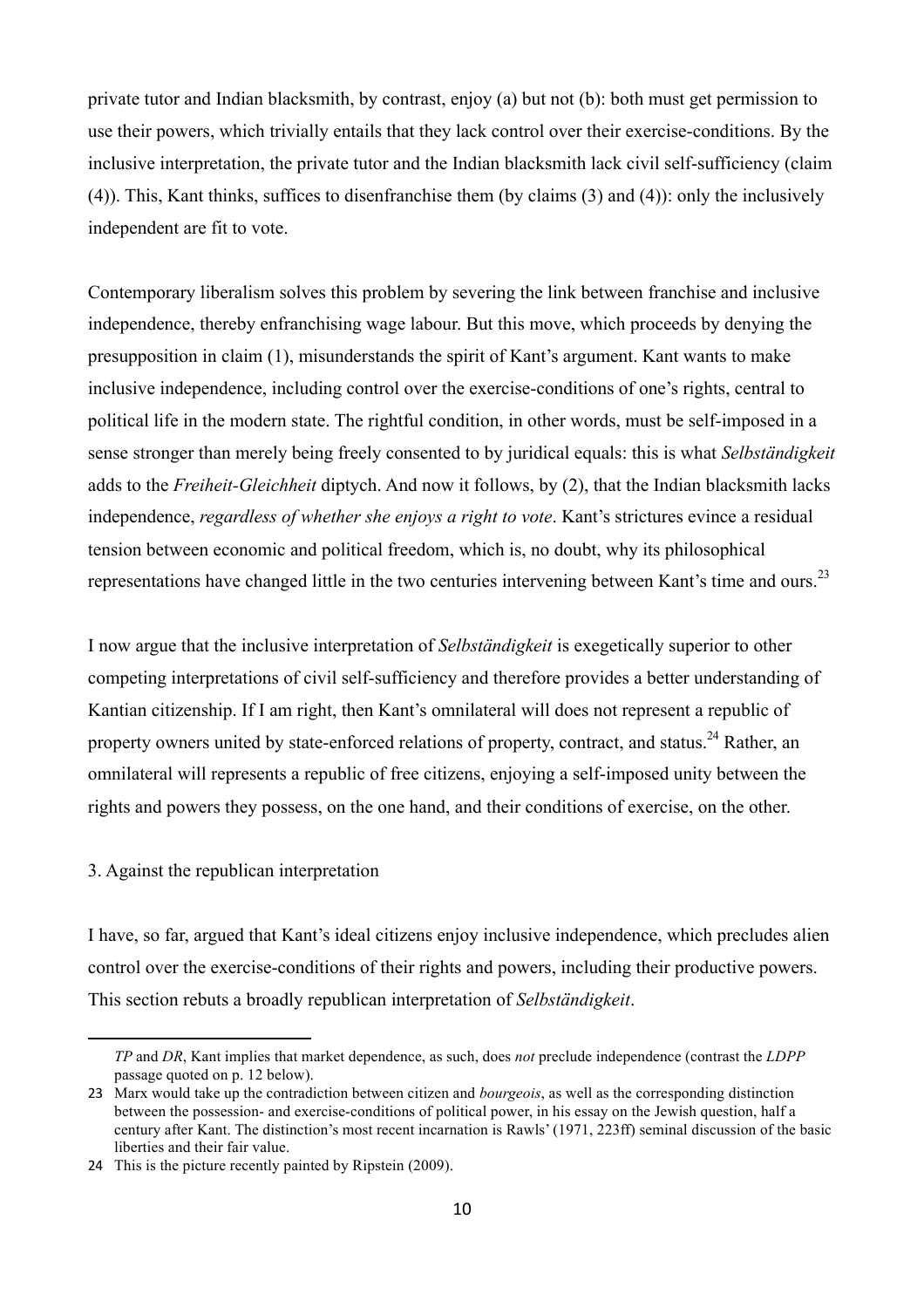Some Kant scholars defend the relevance of the mode of production to citizenship by appealing to a claim from cognitive, volitional, or motivational corruption. Luke Davies, for example, argues that, for Kant:

those who depend on private relations of authority for their survival are more likely to act in a way that advances the private interests of themselves or those on whom they depend when participating in lawgiving. (Davies 2021, 23)

This *corruption reading* of Kant's disenfranchising exclusions resonates with Claus Dierksmeier's idea that "having sovereignty over your own business and household would educate you to participate adequately in the affairs of political government and sovereignty." (Dierksmeier 2002, 50) In a similar vein, Jacob Weinrib cautions against the "potentially particularizing" nature of the will of dependent persons, who cannot, by dint of that dependence, "achieve the requisite level of impartiality to contribute to the general will." (J. Weinrib 2008, 11). Sarah Holtman underlines the possibility of "fearful decisions of subordinates" in response to power over them, which she contrasts to "the well-informed and skillful reasoning of those who comprehend and are committed to justice." (Holtman 2004, 100) And Rafeeq Hasan argues that "Kant's ostensible point about the passive citizen is that… he is likely to *feel pressured* into voting the interests of his boss…" (Hasan 2017, 922, emphasis added).

These broadly republican concerns are not Kant's concerns: his account of civil self-sufficiency is not premissed on a corruption idea. For one, Kant never mentions the psychological dispositions presupposed by such an idea. Moreover, there is no reason to think that a disposition towards servility (Davies), partiality (Weinrib) or fearfulness (Holtman) will necessarily accompany the economically dependent.<sup>25</sup> Indeed, the self-sufficient might manifest these dispositions and to a greater extent. So there is no basis for the corruption idea in *DR*. Rather, as §46 makes clear from the outset, Kant is interested in the normative features that define independence and the accompanying relational features of agents "as members of the commonwealth". This is not to

<sup>25</sup> Nor is there any textual evidence that Kant's account is about the ways in which dependence on others hampers one's ability "to exercise her judgment independently of others." (Davies 2021, 21)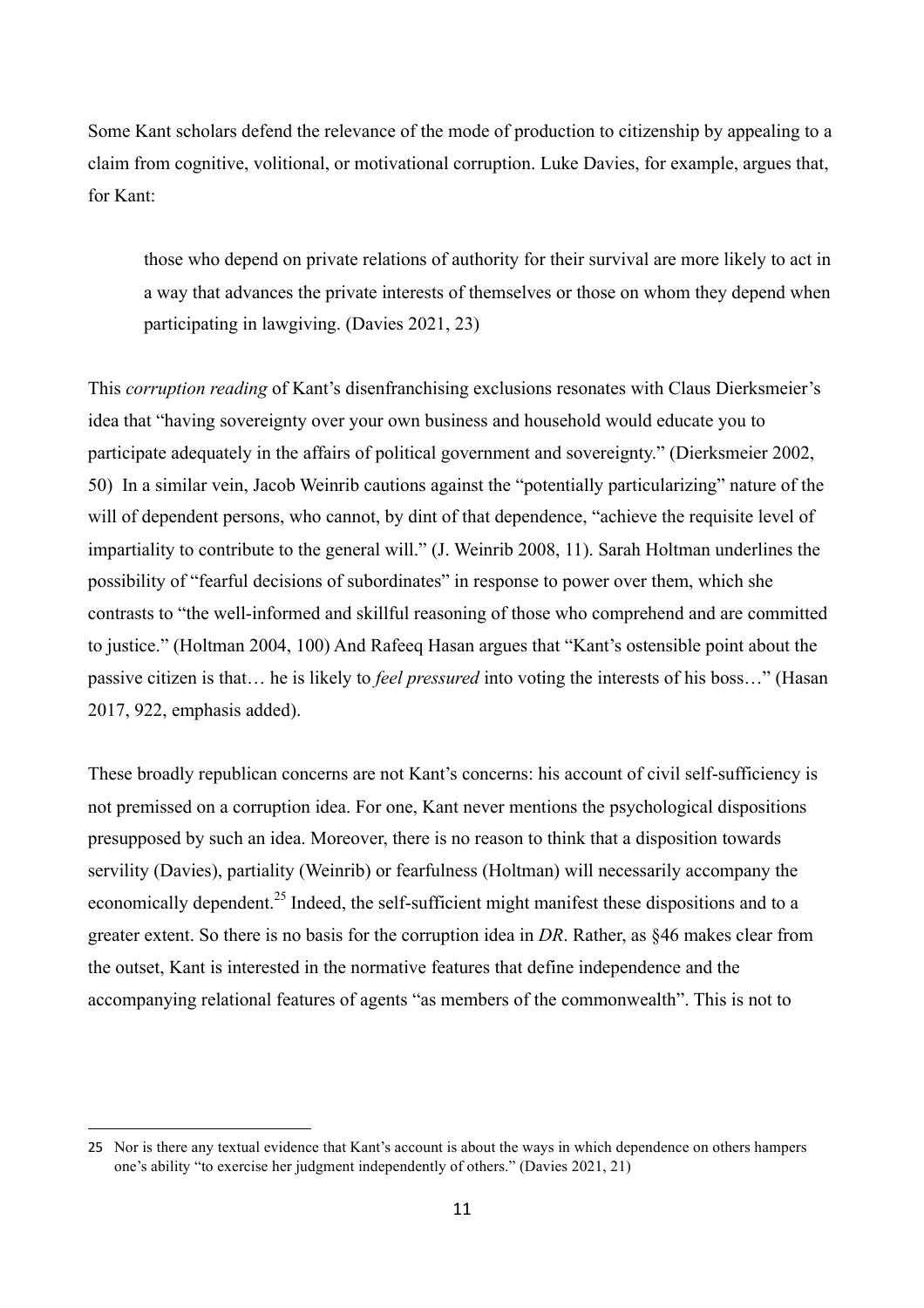consider agents as psychologically or dispositionally rich social subjects, such that voter fitness is not an epistemic, cognitive, or motivational disposition.<sup>26</sup> Something else must be going on.

Kate Moran has recently traced the republican ideas underlying the corruption reading back to Sieyès and his discussion of the "lackeys of feudalism" (Moran 2021, 9). In that discussion, Sieyès offers an argument for why "women, children, and foreigners" should only be accounted as passive citizens, namely that they "contribute nothing to the maintenance of the public establishment".<sup>27</sup> Davies draws a suggestive parallel between this argument and a striking passage from Kant's drafts:

The possessors of land are the genuine state subjects because they depend on the land for *vitam sustinendo* [sustenance of life]. To the extent, however, that they farm only as much as they need to live they are not citizens of the state. For they could not contribute to the commonwealth. Only possessors of great amounts of land who have many servants, who themselves as servants cannot be citizens, could be citizens, and yet they are citizens only to the extent that their surplus is purchased by others who, as free citizens, do not depend on the land. But one must first have citizens before one have subjects of the state. Thus in regard to the commonwealth the *pactum civile* [civil contract] comes first, with the caveat that those whose existence depends on the will of another, thus those who do not enjoy a free existence, have no vote. (*LDPP* 23:137-38; translation amended)

This remarkable passage contains, in inchoate form, Kant's critique of the landowning class. The first four sentences of the passage affirm the following claims: (i) landowners are (by definition) dependent on the land; (ii) only contributors to the commonwealth can be citizens; (iii) contribution just is production of a surplus; (iv) surplus production must flow beyond the land, in the sense of not being consumed by those dependent on the land. It follows from (i)-(iv) that only those who produce a surplus consumed by nonlandowners, viz. by those who "do not depend on the land," can be citizens. On the inclusive interpretation, this passage says that the commonwealth's surplusproducing productive powers must be exerciseable independently of the landowning class, which is

<sup>26</sup> Moran (2021) makes a compelling case that these passages do not support *any* material reading of the relevant inequalities (whether in wealth, cognitive, or volitional capacities). She also argues that Kant's pivotal example of the Indian blacksmith involves merely formal, as opposed to material, inequality.

<sup>27</sup> Cited in Davies (2020, p. 17).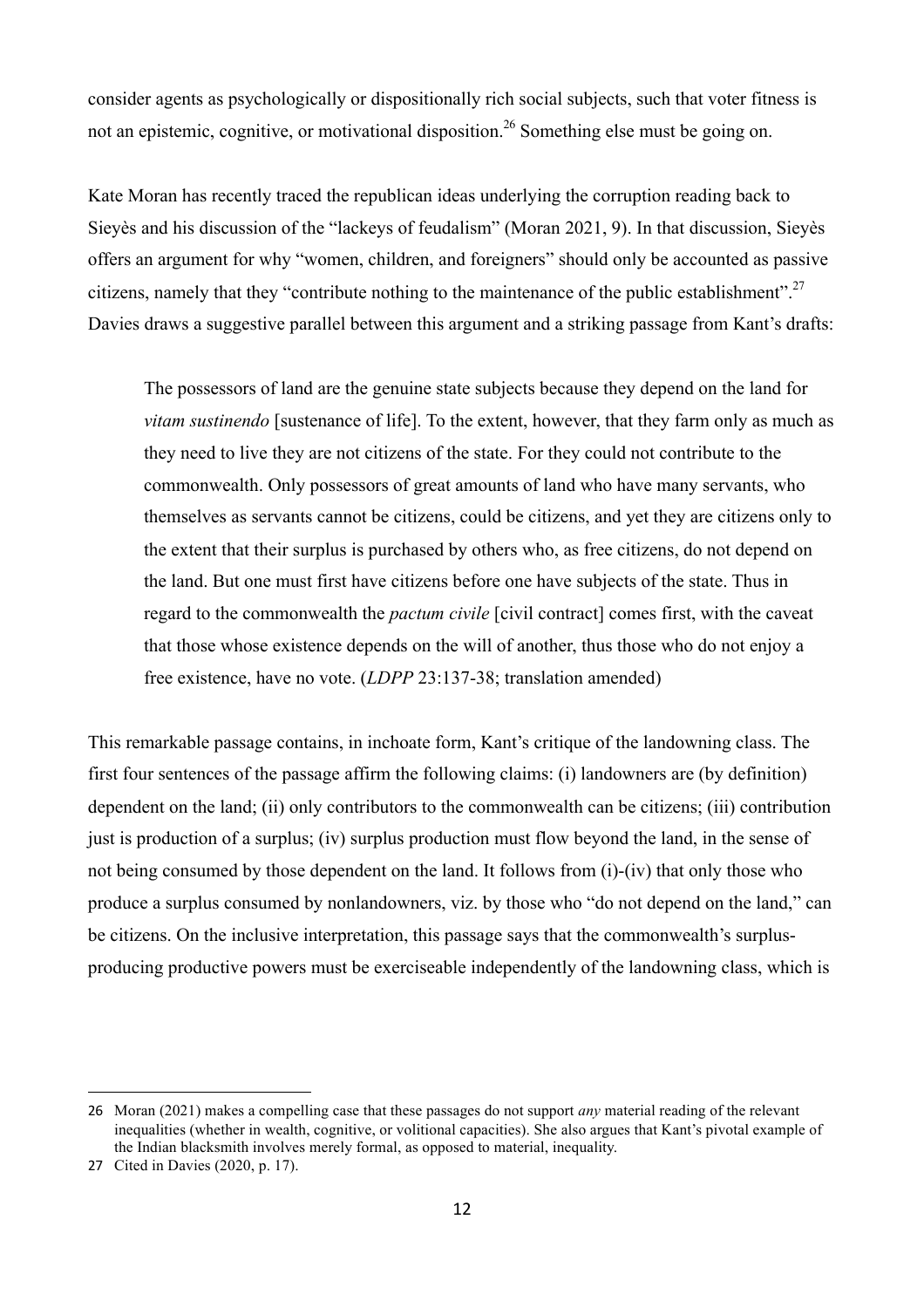why only those who exercise their surplus-producing powers by selling to nonlandowners qualify for citizenship.<sup>28</sup>

This early characterization of citizenship is even more exclusionary than the published account in *TP*, <sup>29</sup> but is in keeping with Kant's inclusive vision of the modern state as a system of cooperative production under a division of labour. That vision brings the contradictory status of the dependent producer, at once formally free and substantively unfree, sharply into view.

I now explain why the inclusive interpretation of *Selbständigkeit* is exegetically superior to another, property-based interpretation of Kantian citizenship.

4. The mutual indifference between citizenship and property

 

The inclusive interpretation contrasts with an alternative, *proprietarian interpretation of civil selfsufficiency,* according to which you enjoy civil self-sufficiency if and only if your making a living depends exclusively on the exercise of your property rights as a member of the commonwealth. The proprietarian interpretation has numerous exegetical advantages. It explains why the *DR* takes domestic servants, minors, and women to lack self-sufficiency. It also explains Kant's insistence, in *TP*, that property is the condition for citizenship (*TP* 8:295), as well as his belief that propertylessness—poverty—undermines self-sufficiency, which is why he argues for state-provided poverty relief (*DR* 6:326f)<sup>30</sup> According to the proprietarian interpretation, the unsupported poor lack self-sufficiency, and therefore individual independence, because their making a living depends not *on their own property,* but on the property rights and associated powers of the propertied, including their benevolence and goodwill.

<sup>28</sup> Davies argues that this passage makes citizenship track contribution to the state *in general*. This interpretation is too broad. Kant thinks that citizenship tracks contribution in the sense of citizenship being an attribute only of those who, as "heads of households," possess an ability to produce a surplus which they realize by selling the surplus to other similarly-situated surplus producers. Crucially, these surplus producers are dependent on the market *only for the sale of their surplus product*, not for their subsistence—their "being fed and protected". By contrast, those who lack a surplus-producing productive power, as well as those who produce a surplus for which there is no market, are not contributors to the commonwealth. They therefore do not contribute only *in that narrow sense.* This raises the question: what has surplus-production to do with the right to vote? The inclusive interpretation offers an answer to that question.

<sup>29</sup> The big landowner, for example, who cannot find a market for her surplus product, or who sells only to other landowners, would not qualify for citizenship by the *LDPP* passage just quoted.

<sup>30</sup> Kant mentions state-provided poverty relief in passing in *DR* (6:314) and defends it in *DR* (6: 326). For discussion of Kant's treatment of poverty, see Varden (2016) and E. Weinrib (2003).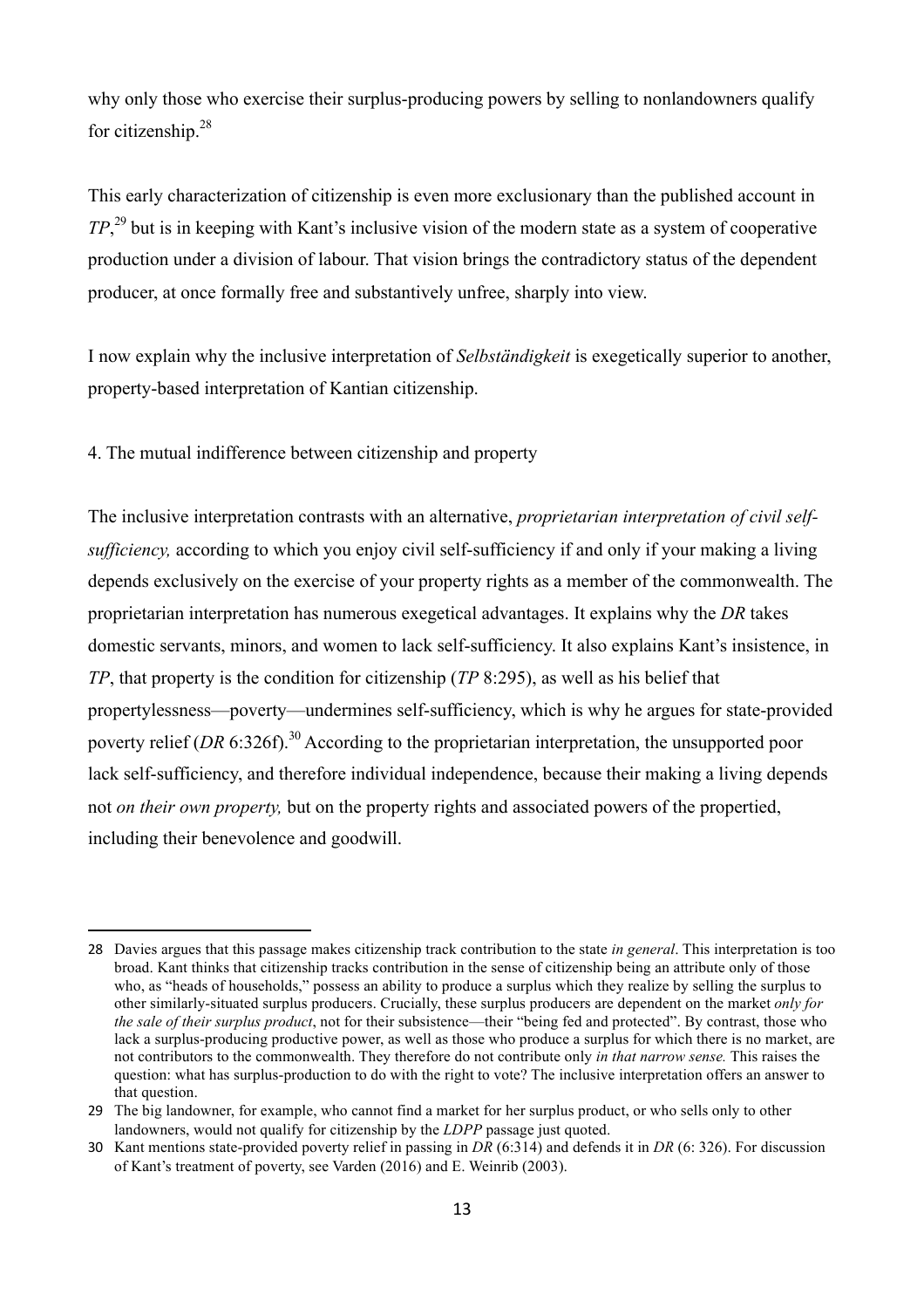It bears noting what the proprietarian interpretation does *not* say. In the *TP* passage elaborating on the conditions of citizenship, Kant writes that "being one's own master (*sui juris*)" means "having some *property* (and any craft, fine art, or science can be counted as property)… that is, if he must acquire from others in order to live, he does so only by *alienating* what is *his*" (*TP* 8:295). This would seem to encourage a comprehensive account of the possible objects of property, according to which the skilled are propertied, regardless of their ownership of external things. Indeed, if skill is property, then why not also the ability to work—one's *labour power*? Taken in conjunction with the proprietarian interpretation, this comprehensive account of the possible objects of property entails a libertarian idea of the state. According to that idea, self-sufficiency is basically self-ownership. Selfowners sell their property—their labour power—to other property owners, subject to a wellregulated system of contract and private property rights. Kant does not, however, affirm a comprehensive account of the objects of property and is therefore not a libertarian.<sup>31</sup> The proprietarian interpretation is nonlibertarian: it concerns property rights to external things only, not reflexive property rights to the owner or her powers.

Despite its exegetical advantages, I now show that the proprietarian interpretation is both too narrow and too broad. The proprietarian interpretation contradicts the inclusive interpretation in empirical cases of two kinds: (i) cases involving property but not civil self-sufficiency, (ii) cases involving self-sufficiency but not property. In respect of (i), consider wage labour. According to the inclusive interpretation, wage-labour undermines self-sufficiency by making the exercise of the worker's productive powers dependent on the rights and powers of private employers—the owners of the means of production—both for *finding* employment and for the *exercise* of these productive powers once in employment. Yet one can imagine a wage labourer whose income and wealth exceed those of Kant's civil servant and craftsman, both of whom he deems to be self-sufficient.<sup>32</sup> In cases like the wage labourer, the proprietarian interpretation generates false positives. In respect of (ii), consider cases of independent commodity production, in which each producer owns some,

<sup>31</sup> Consider five reasons why Kant rejects libertarianism. First, Kant explicitly denies that a person's body and her powers are ownable. These powers are the objects of innate right, not acquired right. And since all property rights are acquired rights (*DR* 6:237), one's body and its powers are not ownable. Second, ownable objects have no rights (*DR* 6: 270). But persons do have rights, so persons are not ownable. Third, if mere skill or knowledge are property, then the skilled unemployed who lack rights to external things are not poor. But Kant does not exclude the skilled from poverty relief (*DR* 6:326). Fourth, if possession of skill or mere labour power count as property proper, then the skilled who lack external property—e.g. skilled domestic servants—cannot be counted as *passive* citizens. But Kant does so count them. Fifth, inclusion would make Kant's *DR* attempt to *justify* private property viciously circular. So property, for Kant, is not comprehensive in its objects, as libertarians must think.

<sup>32</sup> Cf/ Moran (2021), who makes a more general point about the merely formal nature of the wage labourer's dependence.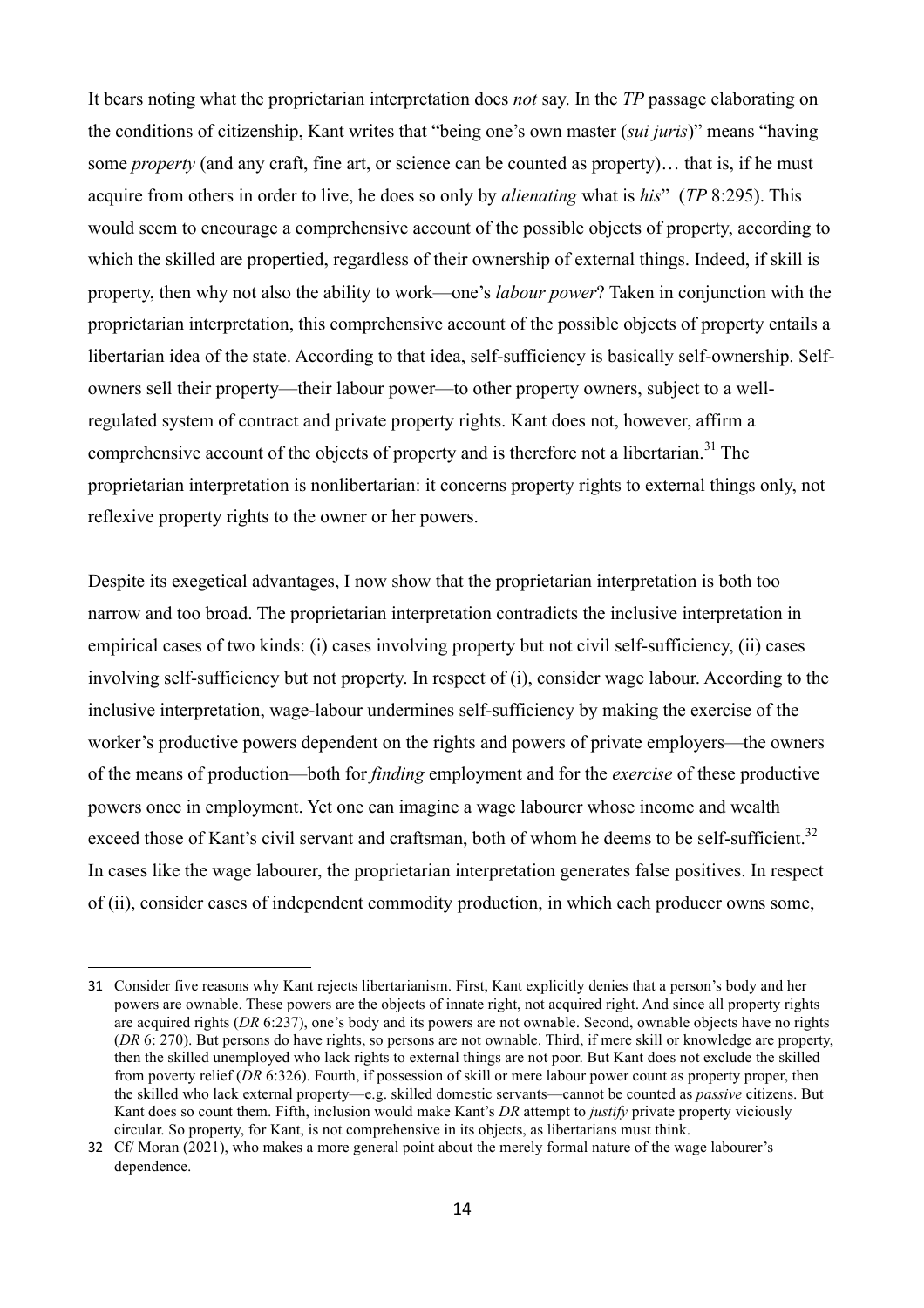but not all, of the means of production she needs in order to set and pursue ends. Each can recover her purposiveness by selling to others the net product of the exercise of her unsubjected powers. In these kinds of cases, Kant allows for self-sufficiency without property, such that the proprietarian interpretation generates false negatives.

I now elaborate on these two kinds of cases, arguing for the exegetical superiority of the inclusive over the proprietarian interpretation.

# 4.1 Property is insufficient for *Selbständigkeit*

 

I begin by defending two claims. First, the inclusive interpretation of *Selbständigkeit* can account for all the empirical illustrations that the proprietarian interpretation can account for. Second, the proprietarian interpretation generates false positives, that is, deems as involving self-sufficiency cases that Kant deems as not involving self-sufficiency.<sup>33</sup>

Consider again Kant's contrast between the Indian and the European blacksmith. This seems to support the proprietarian interpretation. After all, the Indian blacksmith lacks property rights in the means of production. But the proprietarian interpretation fails to account for the contrast between private tutor and school teacher.<sup>34</sup> which says nothing about the private tutor's extent of property rights or her wealth and income. If her services are in especially high demand, for example, she might accumulate more property than the school teacher. By Kant's own lights, she still lacks selfsufficiency. The proprietarian interpretation deems the rich private tutor self-sufficient and therefore generates false positives.<sup>35</sup>

Unlike the proprietarian interpretation, the inclusive interpretation can account for these contrasts. The Indian blacksmith, for example, lacks self-sufficiency because she cannot make a living by exercising her productive powers without asking permission from the owner(s) of the conditions of

<sup>33</sup> A false positive accepts the null hypothesis that "this agent enjoys civil self-sufficiency" when the null hypothesis is, in fact, false. A false negative rejects the null hypothesis when it is, in fact, true.

<sup>34</sup> Hasan helpfully elaborates: "in the case of the private tutor (passive citizen) versus the public school teacher (active citizen), the contrast seems to be that the tutor might have to tolerate abuses from a particular pupil or parents, because the fees they pay are necessary to sustain the tutor's survival, whereas the school teacher depends on a state salary and so can meaningfully reject behaviors that violate the terms of contract." (Hasan 2017, 922)

<sup>35</sup> Moreover, since the proprietarian interpretation posits property as *sufficient* for self-sufficiency, it leads to a vicious regress. Kant cannot justify private property—the starting point of the *DR—*by providing a justification—the conditions of citizenship—in terms of private property. Kant's vaccilations on the logical priority of citizenship over property are recorded in *LDPP* 23: 137f.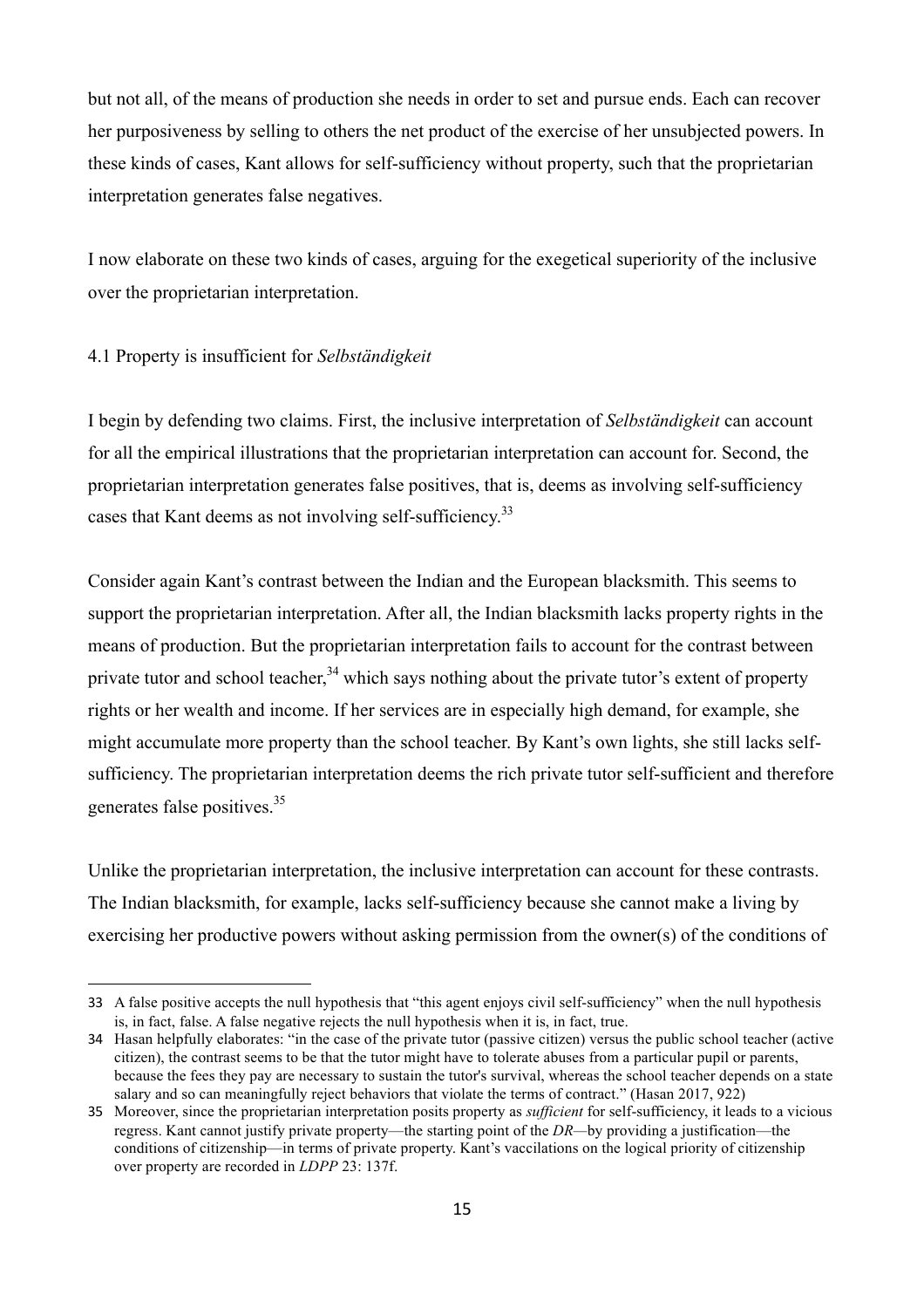production. The absence of inclusive independence, for Kant, makes her less than a member (*Glied*) of the commonwealth, and therefore unfit to vote. Similar considerations apply to the private tutor.

# 4.2 Property is unnecessary for *Selbständigkeit*

I now argue for two further claims. First, the proprietarian interpretation generates false negatives, that is, deems as not involving civil self-sufficiency cases that Kant deems as involving selfsufficiency. Second, the inclusive interpretation offers a systematic explanation for why the latter set of cases involves self-sufficiency.

Kant thinks that "alienating what is yours," serving "no one other than the commonwealth," and "being [your] own master" are extensionally equivalent. Giving others permission to use your powers, by contrast, is a form of servitude. He elaborates:

Someone who makes an *opus* can convey it to someone else by alienating it, just as if it were his property. But *praestatio operae* is not alienating something. A domestic servant, a shop clerk, a day laborer, or even a barber are merely *operarii*, not *artifices* (in the wider sense of the word) and not members of the state, and are thus also not qualified to be citizens. Although a man to whom I give my firewood to chop and a tailor to whom I give my cloth to make into clothes both seem to be in a quite similar relation to me, still the former differs from the latter, as a barber from a wigmaker (even if I have given him the hair for the wig) and hence as a day laborer from an artist or craftsman, who makes a work that belongs to him until he is paid for it. The latter, in pursuing his trade, thus exchanges his property with another (*opus*), the former, the use of his powers, which he grants to another (*operam*). (*TP* 8: 296)

The relevant contrast, for my purposes, is that between barber and wigmaker: the former, Kant says, is relevantly like domestic servants, shop clerks, and day labourers in that she must give others permission to use her powers. Not so in the case of the wigmaker, who can exercise her own powers independently of such use—she merely sells the *product* of that exercise. Crucially, Kant adds that the wigmaker enjoys such self-sufficiency "even if I have given him the hair for the wig". By contrast, the proprietarian interpretation deems the wigmaker to *lack* self-sufficiency, because she does not own hair. So the proprietarian interpretation generates false negatives. This conclusion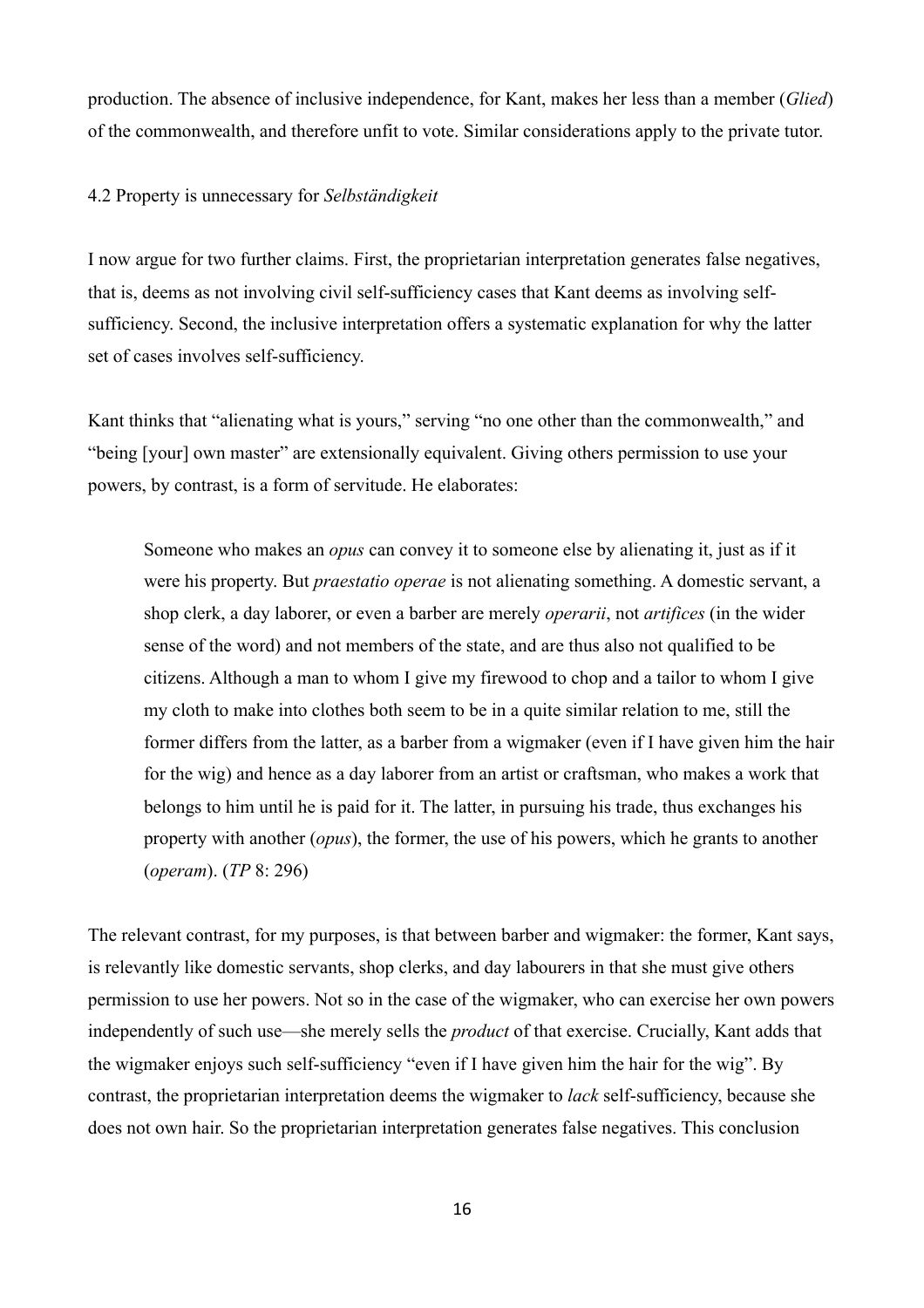impugns Rafeeq Hasan's proprietarian elaboration of the Indian blacksmith's status. Hasan suggests that, unlike the Indian blacksmith, the European blacksmith:

owns not only his tools and his labor but also necessary raw materials. If he does not like the terms a particular customer offers and cannot find another buyer, he is still free to consume the product for himself, perhaps by decomposing it into its raw materials and selling those on the market, or trading his product for food. (Hasan 2017, 921)

The problem with this interpretation is that *both* wigmaker and Indian blacksmith lack raw materials (hair and iron, respectively). Yet, according to Kant, the former *is* her "own master" and therefore self-sufficient.<sup>36</sup>

The inclusive interpretation can account for these contrasts. What matters for the inclusive interpretation is not the origin of the subjection of the Indian blacksmith's labour—which could be structurally-conferred propertylessness, *à la* Hasan—but only the fact that her setting and pursuing the end of iron production depends upon *giving others permission to use her productive powers to bring about that end*. As I understand him, Kant is saying that the concern with propertylessness is derivative of a more fundamental concern with the independent (although possibly joint) exercise of the human productive powers, a proper subset of our powers as members of the commonwealth. Just like an orchestra of independent musicians, where each exercises her share of the musical powers unsubjected to alien control, so under legitimate public power each commonwealth member exercises her share of the productive powers unsubjected to alien control.<sup>37</sup> This makes her into an organic member of the commonwealth, not a mere mechanical part.

So how is the hairless wigmaker self-sufficient and the ironless blacksmith not self-sufficient? By the inclusive interpretation, you enjoy self-sufficiency if your (structurally-conferred) social position in the economy allows you to exercise your productive powers without having to give others permission to use them. It is therefore possible that the wigmaker borrows hair from a

<sup>36</sup> Kant adds that only the wigmaker "makes a work that belongs to him until he is paid for it." (*TP* 8:295) But this criterion cannot account for his other examples, such as the schoolteacher, who does not make anything that belongs to her until she is paid. Note that a civil servant barber is clearly self-sufficient, by Kant's own lights.

<sup>37</sup> Crucially, these powers are *unownable*, since Kant rejects a comprehensive account of the possible objects of property (see footnote 31 and the main text appended to it).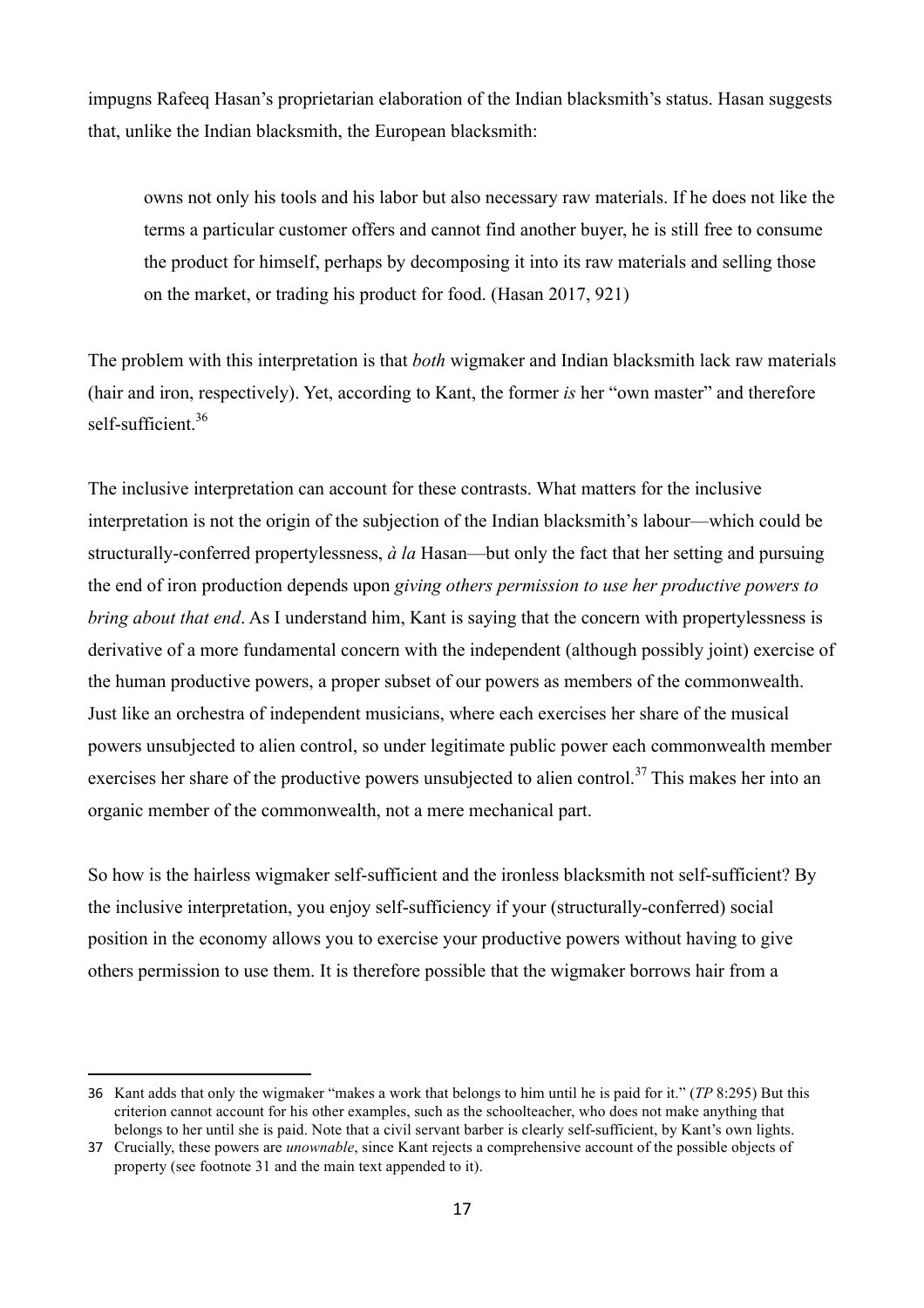merchant, which she uses to produce wigs, which she sells back to the merchant.<sup>38</sup> By contrast, if iron is very scarce or monopolized, then the blacksmith will not receive iron from a merchant in return for hammers. Instead, she will have to work *for* the iron owner(s).<sup>39</sup> This is how Kant can consistently hold that the wigmaker empirically enjoys self-sufficiency, whereas the Indian blacksmith—who, by dint of inadequate access to capital, must alienate her powers—lacks it.<sup>40</sup>

If this interpretation is correct, then one need not *own* all of one's inputs to enjoy inclusive independence. Rather, the question seems to be whether, in general economic equilibrium, any one agent unilaterally controls the labour process of any other(s). In a commodity economy of independent producers without a high concentration of *labour-commanding* pecuniary wealth, as was prevalent in Kant's time, even the hairless wigmaker can preserve her Kantian independence.<sup>41</sup> The empirical form of inclusive independence, in other words, is independent commodity production. Contrast a capitalist economy, in which the concentration of labour-commanding wealth guarantees that some—the owners of that wealth—will unilaterally subsume the productive purposiveness of others.<sup>42</sup> According to Kant, this economy jeopardises the membership status of the latter and therefore their fitness to vote.

The empirical forms of inclusive independence are, of course, peripheral to Kant's main project in *DR*, which is to justify property rights by appeal to an independent premiss about the conditions of citizenship. But the contrasts he draws between empirical cases ostensibly illustrating these conditions can only be coherently explained by appeal to inclusive independence: independent control over the exercise-conditions of one's rights and powers, including one's productive

<sup>38</sup> Wig merchants make money by selling wigs at the market price, so they must buy below that price. Note that Kant's own description of the origin of the wigmaker's inputs—"I have given him the hair for the wig"—is unhelpful, because it poses the question anew: where did I get the hair and how is the wigmaker guaranteed inputs after I run out? Kant himself would have been familiar with the *Verlagssystem*, the German version of the puttingout system, which began to flourish in Prussia in the middle of the  $18<sup>th</sup>$  century (Kisch 1968).

<sup>39</sup> And if Prussian hair is as scarce as Indian iron—e.g. if too many Prussians are bald—then Kant's wigmaker may have to put her powers at the disposal of hair owners. Kantians may have overlooked the connection between freedom and baldness!

<sup>40</sup> It bears noting that access to capital need not involve *ownership* of capital, which could be borrowed.

<sup>41</sup> Doesn't the hair merchant possess unilateral control over the wigmaker's labour process? One still influential answer is due to Karl Marx: "[T]he merchant induces a number of weavers and spinners, who until then wove and spun as a rural, secondary occupation, to work for him, making their secondary into their chief occupation; but then he has them in his power and has brought them under his command as wage labourers." (Marx 1973, 510ff)

<sup>42</sup> In the section on "What is Money?", coming just after his discussion of contract, Kant argues that money is "the universal means by which men exchange their industriousness [*Fleiss*] with one another." (*DR* 6:287) The paragraph that follows offers an inchoate statement of Adam Smith's labour theory of value. As many have noted, Kant has a limited conception of civil society, such that Smithian "commercial society" and the role of capital only feature incidentally in his writings. But Kant sees further than his contemporaries, in trying to enfranchise productive purposiveness—labour power—into his theory of the state.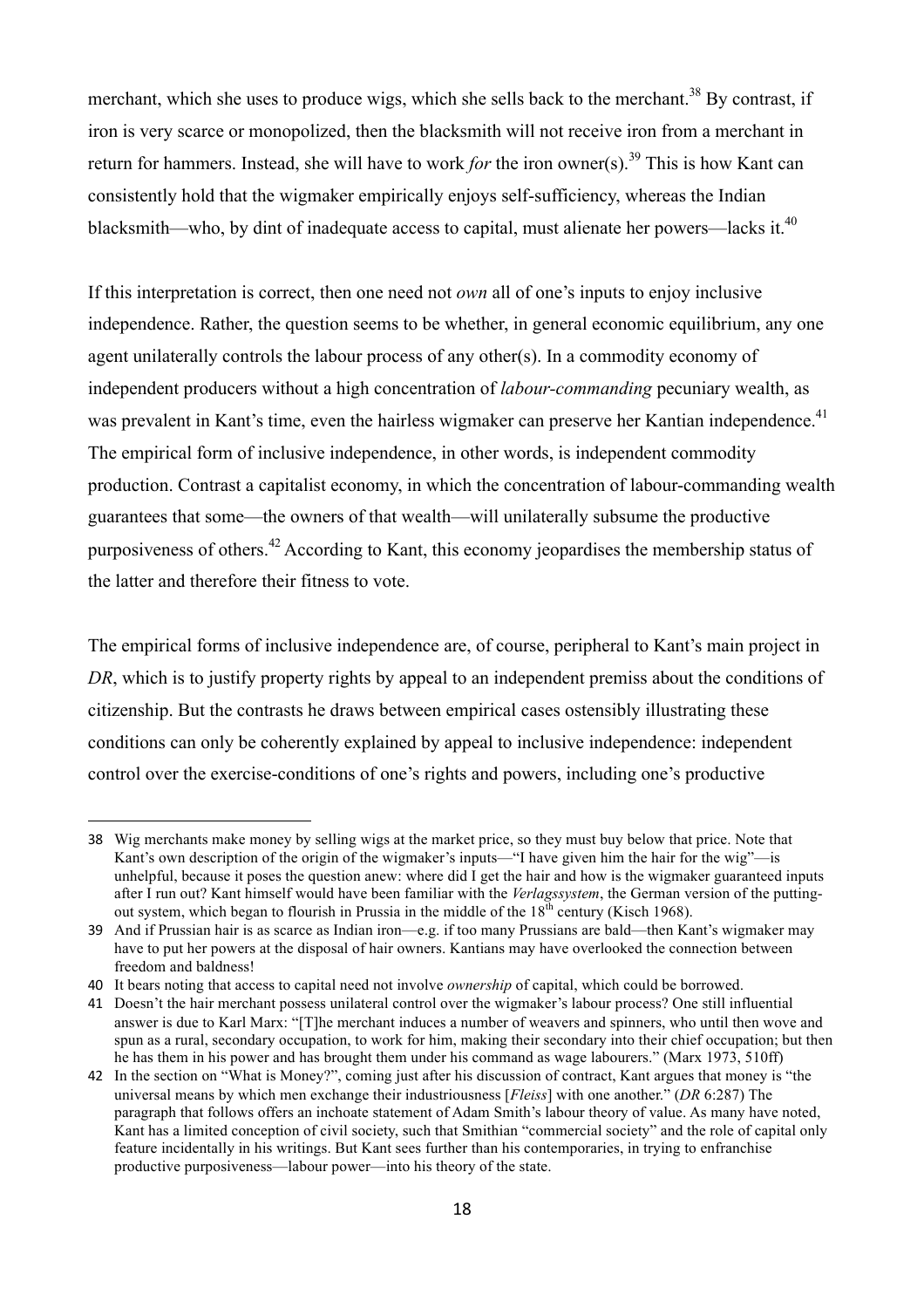powers.<sup>43</sup> Omnilateral rule, on this view, reflects the possession and exercise of citizens' collectively self-imposed individual powers as free and equal consumers and producers of the institutions of Right.<sup>44</sup> Kant's account of citizenship, in other words, presupposes the inclusive interpretation of *Selbständigkeit*.

The inclusive interpretation, I have argued, accounts for Kant's discussion of the ideal and empirical forms of citizenship better than competing theories. Now, Kant was not and could not have been an anticapitalist: like Sieyès, his main concern was to eradicate the juridical vestiges of feudalism. But Kant went further than Sieyès, by thinking of the modern state explicitly in terms of a diversity of human productive powers, whose mode of *exercise* independently of unilateral permission matters for human freedom. The inclusive interpretation of *Selbständigkeit* explains how this enfranchisement of human production might work as part of Kant's broader theory of justice. Its application to the modern capitalist state, moreover, helps unearth an important tension at its foundations:

Kant would acknowledge that the empirical conditions within the State prevent the freedom envisaged by the idea of the State from being realized. The formal equality of each person within civil society is empirically contradicted by his actual economic and social dependence on other persons. (Williams 1983, 180-1)

Most theories of citizenship since Kant have had to grapple, implicitly or explicitly, with this problem.

# **Conclusion**

 

Kant thinks that public power enjoys legitimacy only insofar as it legislates on behalf of free, equal, and economically independent citizens. It follows that a public power legislating on behalf of economically dependent citizens would lack legitimacy. This is why Kant—eager to preserve the

<sup>43</sup> What about an ironmongery composed of many workers? If some of its workers are wage labourers, then considerations similar to the Indian blacksmith apply: the employed iron worker is unilaterally subject to the iron owner(s) for the exercise of her powers, just like the domestic servant. But this is not the case for a jointly owned ironmongery, where there is no unilateral discretion, other than that mandated by democratic decisions and marketimposed considerations of efficiency.

<sup>44</sup> Nonworkers, including the disabled, can share in this representation insofar as they are supported by the state: as its *members*, they have a stake in and share of control over the commonwealth's powers, including its productive powers.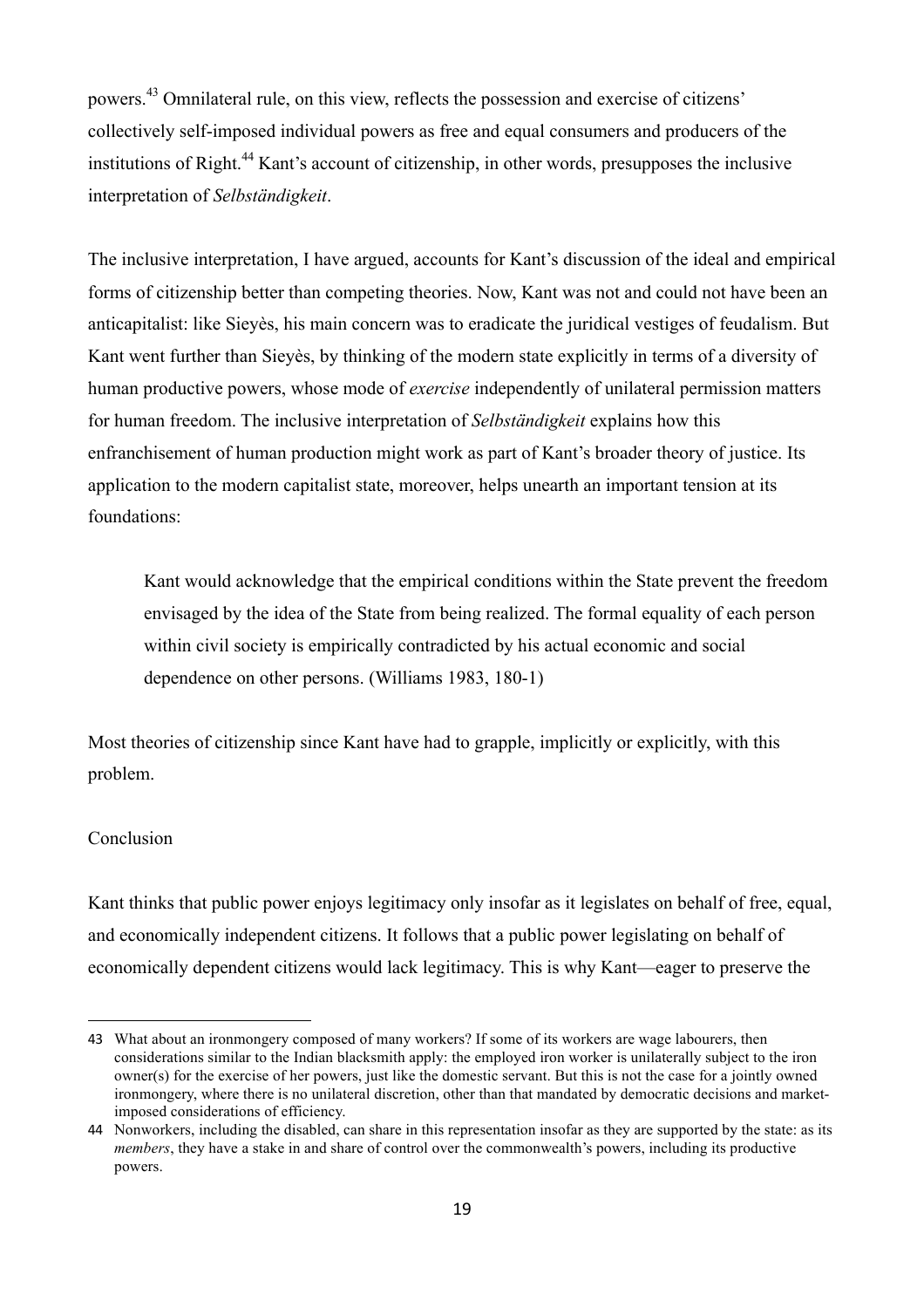legitimacy of public power but under no illusions about the pervasiveness of economic dependence—is wont to disenfranchise the dependent. But Kant's obsolete distinction between active and positive citizens has a singular virtue: unlike contemporary Kantian defences of the liberal capitalist state, fidelity to Kant's own position need not pretend that the denizens of such a state can all be independent. For all its emphasis on inclusion, liberal capitalism presupposes that some of its colegislators must remain dependent on the unilateral will of some ruling class whether private owners of the means of production or unelected bosses and managers of these means. In other words, the liberal capitalist state purchases inclusion at the cost of illegitimacy. The revolutionary implication is not to preserve the letter of Kant's argument through an indefensible exclusion of passive citizens. Rather, it consists in preserving the spirit of Kant's argument by removing the source of that illegitimacy: the capitalist mode of production.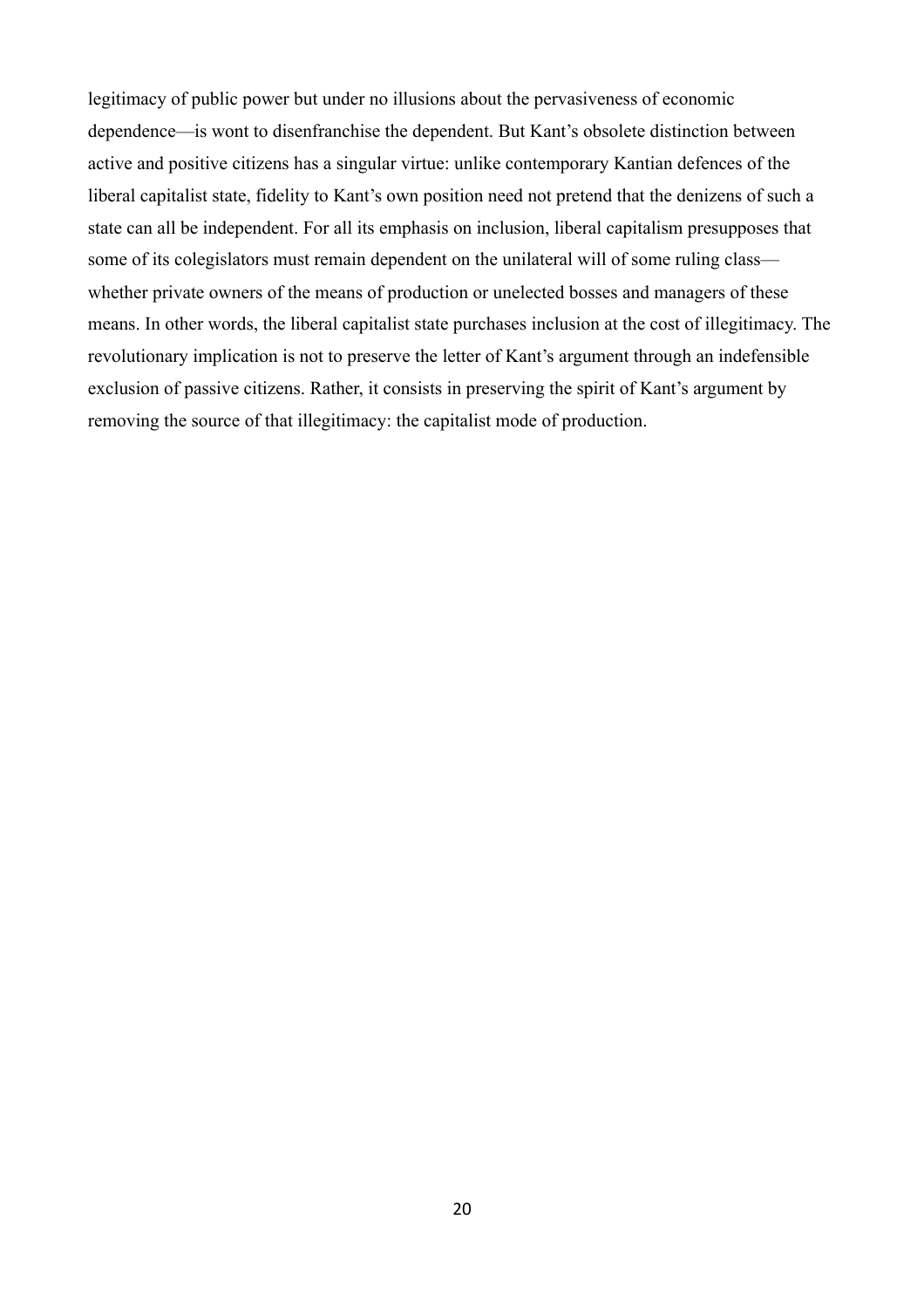#### References

- Cohen, G.A. (1983). "The Structure of Proletarian Unfreedom." *Philosophy and Public Affairs* 12: 3-33.
- Davies, L. (2020). "Active Citizenship and Kantian Republicanism." In *Humanity and Personality in Kant.* Georg Olms Verlag.
- Davies, L. (2021). "Kant on Civil Self-Sufficiency." *Archiv für Geschichte der Philosophie*. Dierksmeier, C. (2002). "Kant on *Selbstandigkeit*". *Netherlands Journal of Legal Philosophy* 1: 49- 63.
- Dworkin, R. (2000). *Sovereign Virtue*. Harvard.
- Hasan, R. (2017). "Freedom and Poverty in the Kantian State." *European Journal of Philosophy* 26: 911-931.
- Holtman, S. (2004). "Kantian Justice and Poverty Relief." *Kant-Studien* 95: 86-106.
- Kant, I. (1996). *Doctrine of Right*. In M. Gregor (trans.) *Practical Philosophy*. Cambridge.
- Kleingeld, P. (1993). "The Problematic Status of Gender-Neutral Language in the History of Philosophy: The Case of Kant". *Philosophical Forum* 24: 142-168.
- Kisch, H. (1968). "Prussian Mercantilism and the Rise of the Krefeld Silk Industry: Variations upon an Eighteenth-Century Theme." *Transactions of the American Philosophical Society* 58: 3-50.
- Maliks, R. (2014). *Kant's Politics in Context*. Oxford.
- Marx, K. (1973). *Grundrisse*. Penguin.
- Marx, K. (1976). *Capital*. Vol. I. Penguin.
- Moran, K. (2021). "Kant on Travelling Blacksmiths and Passive Citizenship" *Kant-Studien* 112: 1- 22.
- Patellis, I. (2013). "Kant on Independence, Ideal and Empirical." *Kant-Studien* 104: 442-465.
- Rawls, J. (1971). *A Theory of Justice*. Oxford.
- Ripstein, A. (2009). *Freedom and Force*. Harvard.
- Ripstein, A. (2017). "Embodied Free Beings Under Public Law." In S. Kisilevsky and M.J. Stone (eds.) *Freedom and Force: Essays on Kant's Legal Philosophy*. Hart.
- Varden, H. (2016). "Rawls. vs. Nozick vs. Kant on Domestic Economic Justice." In *Kant and Social Policies*. Cham, Switzerland: Palgrave Macmillan: 93-123.

Weinrib, E. (2003). "Poverty and Property in Kant's System of Rights." *Notre Dame Law Review* 78: 795-828.